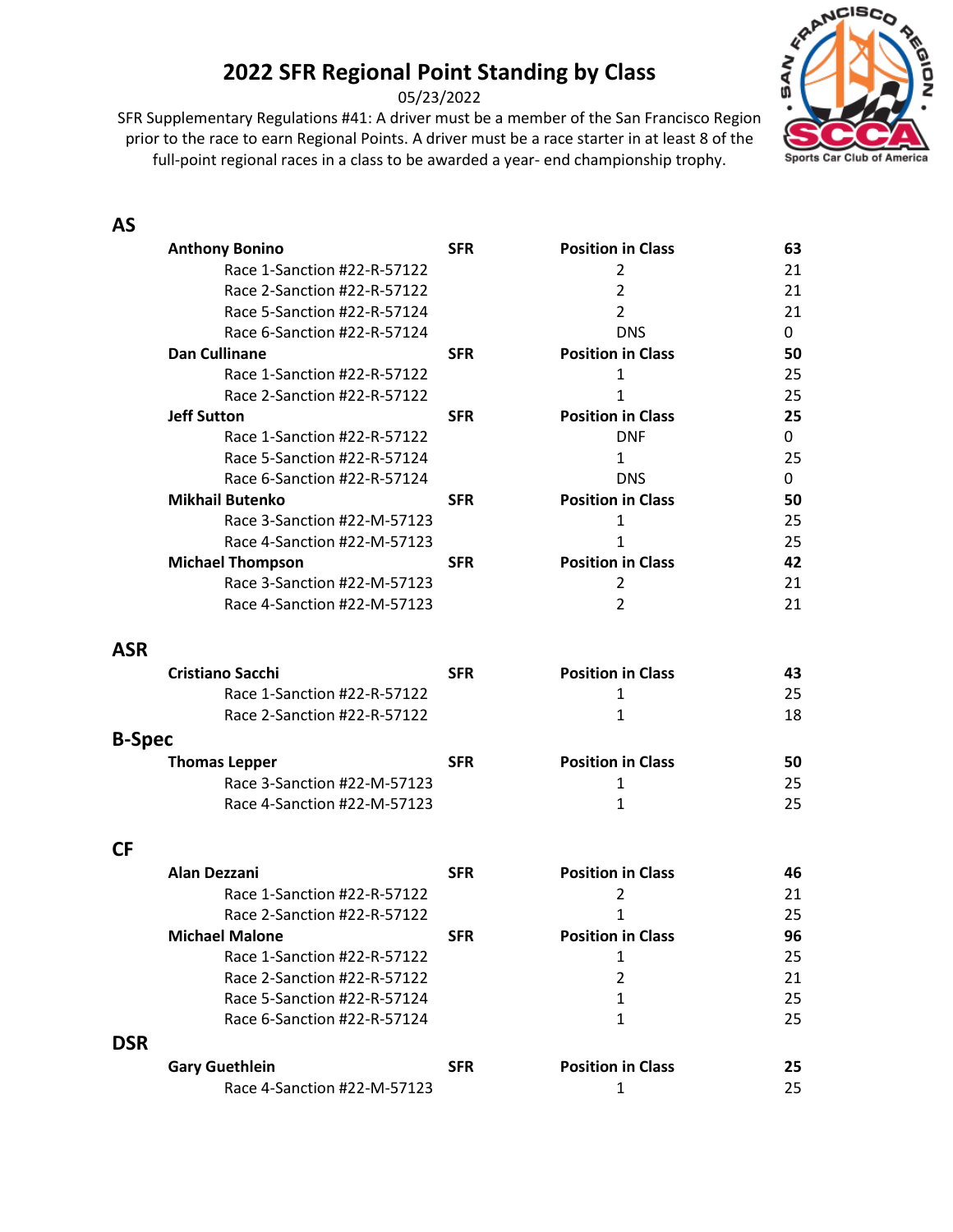05/23/2022

prior to the race to earn Regional Points. A driver must be a race starter in at least 8 of the full-point regional races in a class to be awarded a year- end championship trophy.



#### **E30**

|                 | <b>Charles Dehoney</b>      | <b>SFR</b> | <b>Position in Class</b> | 96  |
|-----------------|-----------------------------|------------|--------------------------|-----|
|                 | Race 1-Sanction #22-R-57122 |            | 1                        | 25  |
|                 | Race 2-Sanction #22-R-57122 |            | 2                        | 21  |
|                 | Race 5-Sanction #22-R-57124 |            | $\mathbf{1}$             | 25  |
|                 | Race 6-Sanction #22-R-57124 |            | $\mathbf{1}$             | 25  |
|                 | <b>Marguerite Williams</b>  | <b>SFR</b> | <b>Position in Class</b> | 25  |
|                 | Race 2-Sanction #22-R-57122 |            | 1                        | 25  |
| <b>EP</b>       |                             |            |                          |     |
|                 | <b>Glen McCready</b>        | <b>SFR</b> | <b>Position in Class</b> | 50  |
|                 | Race 5-Sanction #22-R-57124 |            | 1                        | 25  |
|                 | Race 6-Sanction #22-R-57124 |            | $\mathbf{1}$             | 25  |
|                 | <b>Kurt Frietzsche</b>      | <b>SFR</b> | <b>Position in Class</b> | 50  |
|                 | Race 3-Sanction #22-M-57123 |            | 1                        | 25  |
|                 | Race 4-Sanction #22-M-57123 |            | 1                        | 25  |
| F4              |                             |            |                          |     |
|                 |                             |            |                          |     |
| FA              |                             |            |                          |     |
|                 | <b>Rod Rice</b>             | <b>SFR</b> | <b>Position in Class</b> | 71  |
|                 | Race 3-Sanction #22-M-57123 |            | <b>DNF</b>               | 0   |
|                 | Race 4-Sanction #22-M-57123 |            | $\overline{2}$           | 21  |
|                 | Race 5-Sanction #22-R-57124 |            | $\mathbf{1}$             | 25  |
|                 | Race 6-Sanction #22-R-57124 |            | $\mathbf{1}$             | 25  |
| FA <sub>2</sub> |                             |            |                          |     |
|                 | <b>Dan Decker</b>           | <b>SFR</b> | <b>Position in Class</b> | 104 |
|                 | Race 1-Sanction #22-R-57122 |            | 7                        | 14  |
|                 | Race 2-Sanction #22-R-57122 |            | 7                        | 14  |
|                 | Race 3-Sanction #22-M-57123 |            | 2                        | 21  |
|                 | Race 4-Sanction #22-M-57123 |            | $\overline{2}$           | 21  |
|                 | Race 5-Sanction #22-R-57124 |            | 4                        | 17  |
|                 | Race 6-Sanction #22-R-57124 |            | $\overline{4}$           | 17  |
|                 | <b>G Scott Vreeland</b>     | <b>SFR</b> | <b>Position in Class</b> | 15  |
|                 | Race 1-Sanction #22-R-57122 |            | 6                        | 15  |
|                 | Race 2-Sanction #22-R-57122 |            | <b>DNS</b>               | 0   |
|                 | Jay Henry Horak             | <b>SFR</b> | <b>Position in Class</b> | 129 |
|                 | Race 1-Sanction #22-R-57122 |            | 4                        | 17  |
|                 | Race 2-Sanction #22-R-57122 |            | 5                        | 16  |
|                 | Race 3-Sanction #22-M-57123 |            | $\mathbf{1}$             | 25  |
|                 | Race 4-Sanction #22-M-57123 |            | $\mathbf{1}$             | 25  |
|                 | Race 5-Sanction #22-R-57124 |            | $\overline{2}$           | 21  |
|                 | Race 6-Sanction #22-R-57124 |            | $\mathbf{1}$             | 25  |
|                 | <b>Nick Persing</b>         | <b>SFR</b> | <b>Position in Class</b> | 25  |
|                 | Race 2-Sanction #22-R-57122 |            | 1                        | 25  |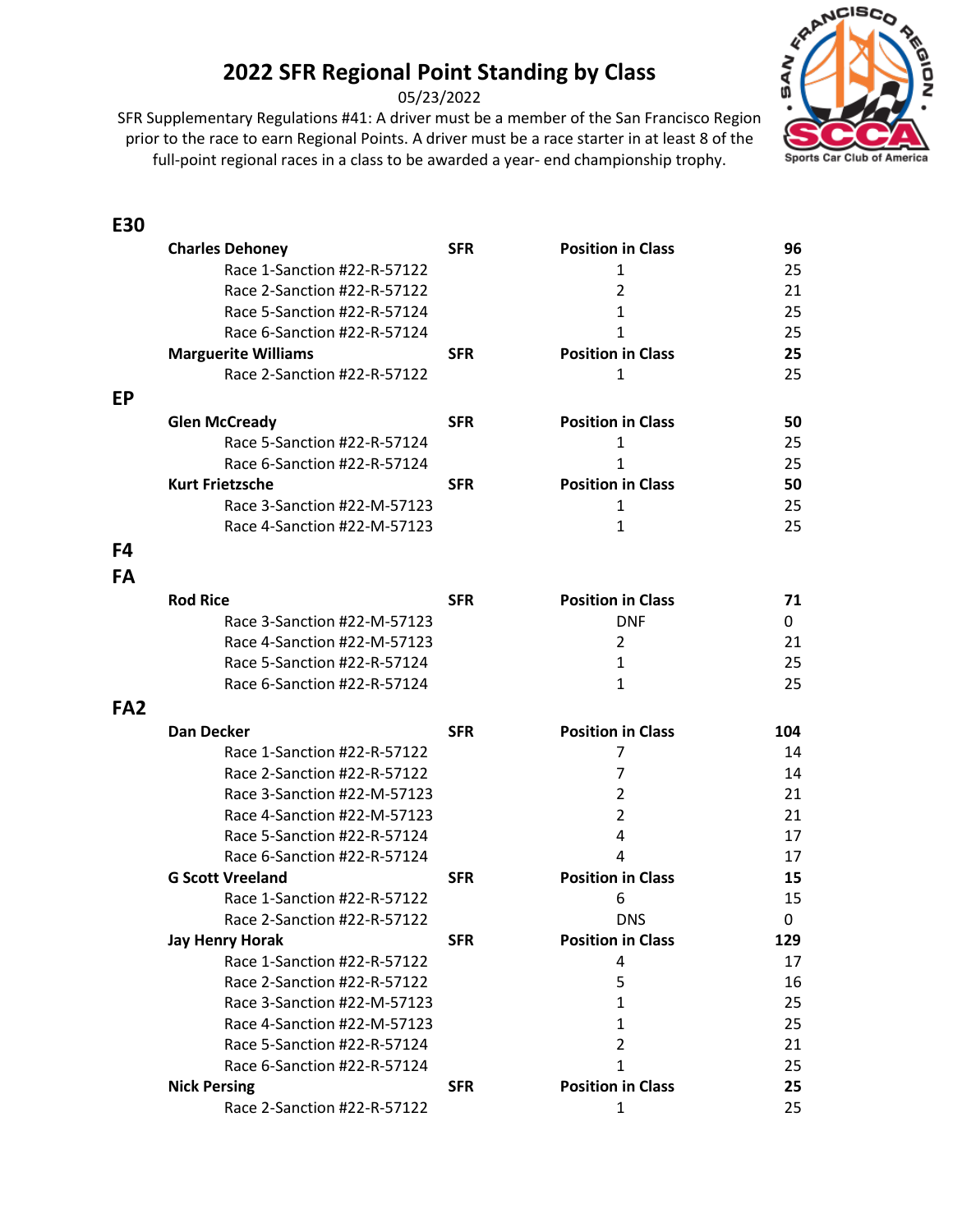05/23/2022

SFR Supplementary Regulations #41: A driver must be a member of the San Francisco Region prior to the race to earn Regional Points. A driver must be a race starter in at least 8 of the full-point regional races in a class to be awarded a year- end championship trophy.



|                 | <b>Sean Prewett</b>         | <b>SFR</b> | <b>Position in Class</b> | 36 |
|-----------------|-----------------------------|------------|--------------------------|----|
|                 | Race 5-Sanction #22-R-57124 |            | 3                        | 18 |
|                 | Race 6-Sanction #22-R-57124 |            | 3                        | 18 |
| FA <sub>3</sub> |                             |            |                          |    |
|                 | <b>Edd Ozard</b>            | <b>SFR</b> | <b>Position in Class</b> | 92 |
|                 | Race 1-Sanction #22-R-57122 |            |                          | 21 |
|                 | Race 2-Sanction #22-R-57122 |            | 2                        | 21 |
|                 | Race 5-Sanction #22-R-57124 |            |                          | 25 |
|                 | Race 6-Sanction #22-R-57124 |            |                          | 25 |
|                 | <b>Joe Briggs</b>           | <b>SFR</b> | <b>Position in Class</b> | 75 |
|                 | Race 1-Sanction #22-R-57122 |            |                          | 25 |
|                 | Race 2-Sanction #22-R-57122 |            |                          | 25 |
|                 | Race 3-Sanction #22-M-57123 |            | <b>DNF</b>               | 0  |
|                 | Race 4-Sanction #22-M-57123 |            |                          | 25 |
|                 |                             |            |                          |    |
| <b>FC</b>       |                             |            |                          |    |

| <b>Daniel Swanbeck</b>        | <b>SFR</b> | <b>Position in Class</b> | 38  |
|-------------------------------|------------|--------------------------|-----|
| Race 5-Sanction #22-R-57124   |            | 4                        | 17  |
| Race 6-Sanction #22-R-57124   |            | $\overline{2}$           | 21  |
| <b>Henry Kenneth Rozeboom</b> | <b>SFR</b> | <b>Position in Class</b> | 45  |
| Race 3-Sanction #22-M-57123   |            | <b>DNF</b>               | 0   |
| Race 4-Sanction #22-M-57123   |            | 3                        | 18  |
| Race 5-Sanction #22-R-57124   |            | 7                        | 14  |
| Race 6-Sanction #22-R-57124   |            | 8                        | 13  |
| <b>James Hakewill</b>         | <b>SFR</b> | <b>Position in Class</b> | 34  |
| Race 5-Sanction #22-R-57124   |            | 3                        | 18  |
| Race 6-Sanction #22-R-57124   |            | 5                        | 16  |
| <b>Jeffrey Pietz</b>          | <b>SFR</b> | <b>Position in Class</b> | 38  |
| Race 3-Sanction #22-M-57123   |            | <b>DNF</b>               | 0   |
| Race 4-Sanction #22-M-57123   |            | 4                        | 17  |
| Race 5-Sanction #22-R-57124   |            | 10                       | 11  |
| Race 6-Sanction #22-R-57124   |            | 11                       | 10  |
| <b>Kim Willcox</b>            | <b>SFR</b> | <b>Position in Class</b> | 0   |
| Race 3-Sanction #22-M-57123   |            | <b>DNS</b>               | 0   |
| Race 4-Sanction #22-M-57123   |            | <b>DNS</b>               | 0   |
| Lyn Greenhill                 | <b>SFR</b> | <b>Position in Class</b> | 29  |
| Race 3-Sanction #22-M-57123   |            | $\mathcal{P}$            | 21  |
| Race 4-Sanction #22-M-57123   |            | <b>DNF</b>               | 0   |
| Race 5-Sanction #22-R-57124   |            | <b>DNS</b>               | 0   |
| Race 6-Sanction #22-R-57124   |            | 13                       | 8   |
| <b>Paul Rodler</b>            | <b>SFR</b> | <b>Position in Class</b> | 117 |
| Race 1-Sanction #22-R-57122   |            | 2                        | 21  |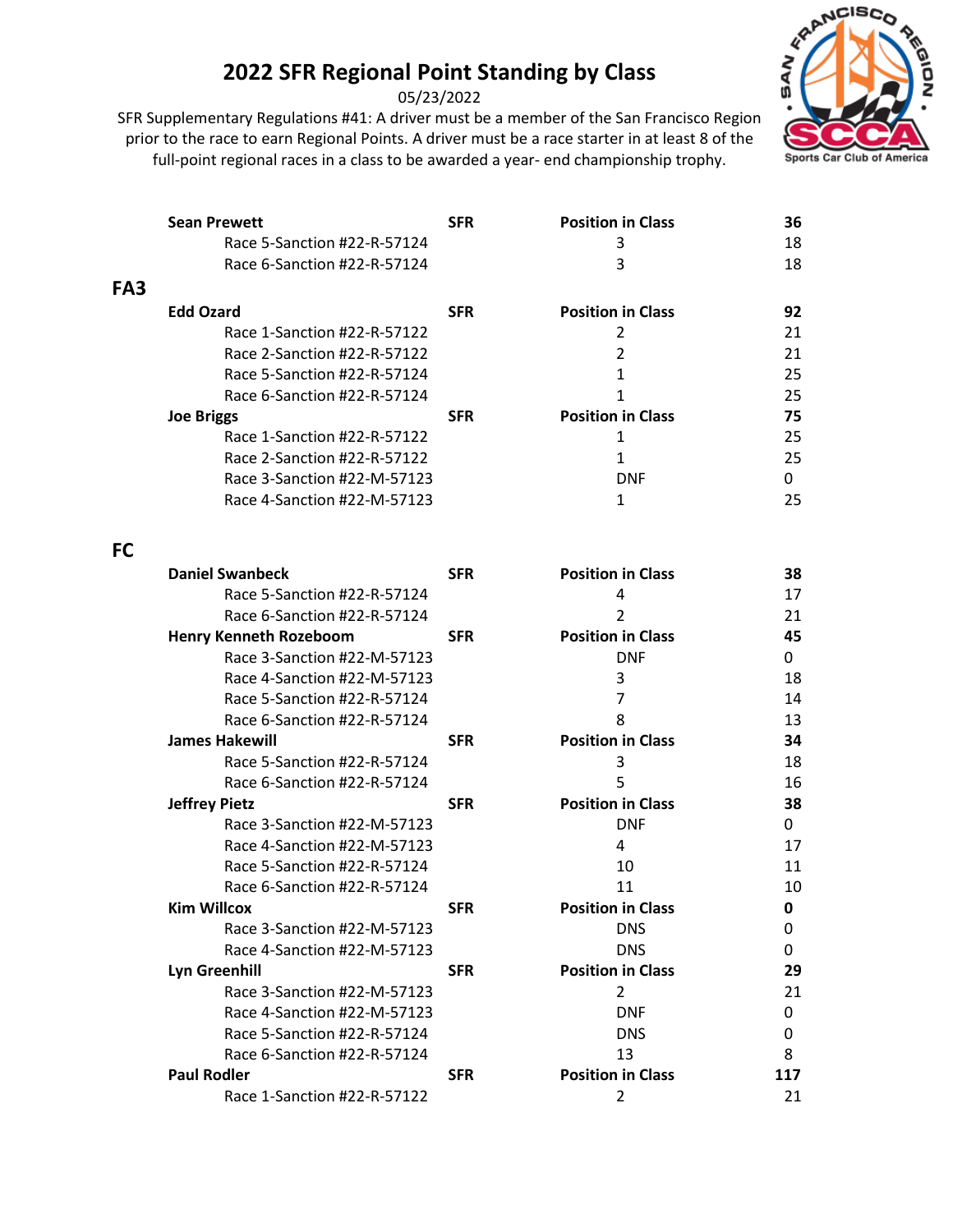05/23/2022



|                 | Race 2-Sanction #22-R-57122 |            | 2                        | 21  |
|-----------------|-----------------------------|------------|--------------------------|-----|
|                 | Race 3-Sanction #22-M-57123 |            | 1                        | 25  |
|                 | Race 4-Sanction #22-M-57123 |            | 2                        | 21  |
|                 | Race 5-Sanction #22-R-57124 |            | 6                        | 15  |
|                 | Race 6-Sanction #22-R-57124 |            | 7                        | 14  |
|                 | <b>William Jordanov</b>     | <b>SFR</b> | <b>Position in Class</b> | 19  |
|                 | Race 5-Sanction #22-R-57124 |            | 11                       | 10  |
|                 | Race 6-Sanction #22-R-57124 |            | 12                       | 9   |
| <b>FE</b>       |                             |            |                          |     |
| FE <sub>2</sub> |                             |            |                          |     |
|                 | <b>Caleb Shrader</b>        | <b>SFR</b> | <b>Position in Class</b> | 50  |
|                 | Race 3-Sanction #22-M-57123 |            | $\mathbf{1}$             | 25  |
|                 | Race 4-Sanction #22-M-57123 |            | 1                        | 25  |
|                 | <b>Jerry Kroll</b>          | <b>SFR</b> | <b>Position in Class</b> | 50  |
|                 | Race 1-Sanction #22-R-57122 |            | 1                        | 25  |
|                 | Race 2-Sanction #22-R-57122 |            | $\mathbf{1}$             | 25  |
| FF              |                             |            |                          |     |
|                 | <b>Charles Horn</b>         | <b>SFR</b> | <b>Position in Class</b> | 82  |
|                 | Race 3-Sanction #22-M-57123 |            | 3                        | 18  |
|                 | Race 4-Sanction #22-M-57123 |            | 3                        | 18  |
|                 | Race 5-Sanction #22-R-57124 |            | $\overline{2}$           | 21  |
|                 | Race 6-Sanction #22-R-57124 |            | 1                        | 25  |
|                 | <b>Dalmo De Vasconcelos</b> | <b>SFR</b> | <b>Position in Class</b> | 29  |
|                 | Race 5-Sanction #22-R-57124 |            | 7                        | 14  |
|                 | Race 6-Sanction #22-R-57124 |            | 6                        | 15  |
|                 | <b>David Jalen</b>          | <b>SFR</b> | <b>Position in Class</b> | 104 |
|                 | Race 1-Sanction #22-R-57122 |            | 3                        | 18  |
|                 | Race 2-Sanction #22-R-57122 |            | 3                        | 18  |
|                 | Race 3-Sanction #22-M-57123 |            | 4                        | 17  |
|                 | Race 4-Sanction #22-M-57123 |            | 4                        | 17  |
|                 | Race 5-Sanction #22-R-57124 |            | 5                        | 16  |
|                 | Race 6-Sanction #22-R-57124 |            | 3                        | 18  |
|                 | <b>Denny Renfrow</b>        | <b>SFR</b> | <b>Position in Class</b> | 88  |
|                 | Race 1-Sanction #22-R-57122 |            | 1                        | 25  |
|                 | Race 2-Sanction #22-R-57122 |            | $\overline{2}$           | 21  |
|                 | Race 3-Sanction #22-M-57123 |            | $\overline{2}$           | 21  |
|                 | Race 4-Sanction #22-M-57123 |            | $\overline{2}$           | 21  |
|                 | Race 5-Sanction #22-R-57124 |            | $\mathbf{1}$             | 25  |
|                 | Race 6-Sanction #22-R-57124 |            | <b>DNS</b>               | 0   |
|                 | Doug Learned Jr.            | <b>SFR</b> | <b>Position in Class</b> | 39  |
|                 | Race 5-Sanction #22-R-57124 |            | 3                        | 18  |
|                 | Race 6-Sanction #22-R-57124 |            | $\overline{2}$           | 21  |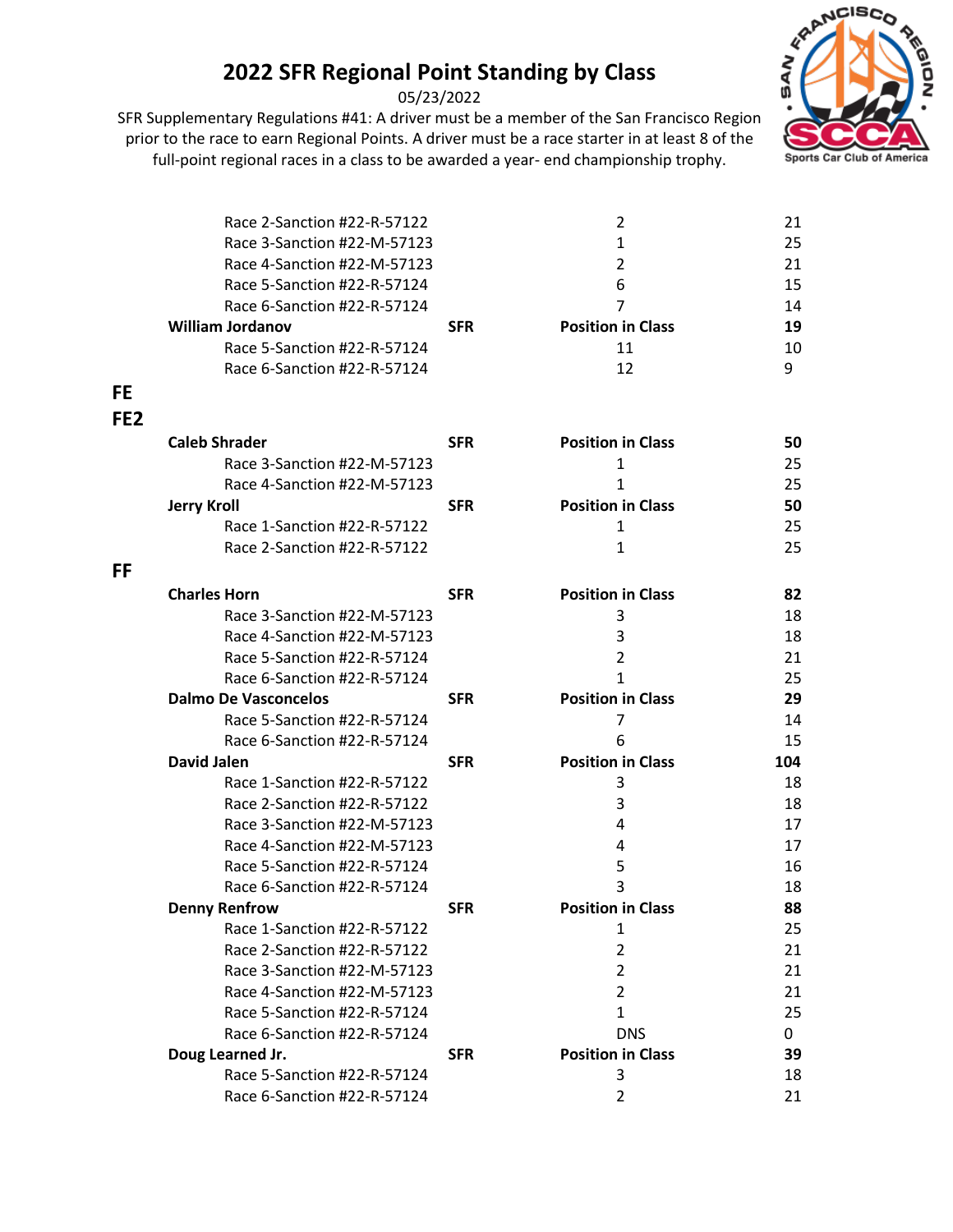05/23/2022



|            | <b>Michael Bernstein</b>     | <b>SFR</b> | <b>Position in Class</b> | 32  |
|------------|------------------------------|------------|--------------------------|-----|
|            | Race 5-Sanction #22-R-57124  |            | 6                        | 15  |
|            | Race 6-Sanction #22-R-57124  |            | 4                        | 17  |
|            | <b>Mikhail Kalugin</b>       | <b>SFR</b> | <b>Position in Class</b> | 33  |
|            | Race 5-Sanction #22-R-57124  |            | 4                        | 17  |
|            | Race 6-Sanction #22-R-57124  |            | 5                        | 16  |
| <b>FFT</b> |                              |            |                          |     |
| <b>FM</b>  |                              |            |                          |     |
|            | <b>Bill Weaver</b>           | <b>SFR</b> | <b>Position in Class</b> | 100 |
|            | Race 1-Sanction #22-R-57122  |            | 1                        | 25  |
|            | Race 2-Sanction #22-R-57122  |            | 1                        | 25  |
|            | Race 5-Sanction #22-R-57124  |            | $\mathbf{1}$             | 25  |
|            | Race 6-Sanction #22-R-57124  |            | 1                        | 25  |
|            | <b>Christian Okpysh</b>      | <b>SFR</b> | <b>Position in Class</b> | 70  |
|            | Race 1-Sanction #22-R-57122  |            | 6                        | 15  |
|            | Race 2-Sanction #22-R-57122  |            | 5                        | 16  |
|            | Race 5-Sanction #22-R-57124  |            | 3                        | 18  |
|            | Race 6-Sanction #22-R-57124  |            | $\overline{2}$           | 21  |
|            | C.J. Ray                     | <b>SFR</b> | <b>Position in Class</b> | 92  |
|            | Race 1-Sanction #22-R-57122  |            | 7                        | 14  |
|            | Race 2-Sanction #22-R-57122  |            | 7                        | 14  |
|            | Race 3-Sanction #22-M-57123  |            | 3                        | 18  |
|            | Race 4-Sanction #22-M-57123  |            | 6                        | 15  |
|            | Race 5-Sanction #22-R-57124  |            | $\overline{7}$           | 14  |
|            | Race 6-Sanction #22-R-57124  |            | 4                        | 17  |
|            | Derry O'Donovan              | <b>SFR</b> | <b>Position in Class</b> | 53  |
|            | Race 3-Sanction #22-M-57123  |            | <b>DNS</b>               | 0   |
|            | Race 4-Sanction #22-M-57123  |            | 3                        | 18  |
|            | Race 5-Sanction #22-R-57124  |            | $\overline{2}$           | 21  |
|            | Race 6-Sanction #22-R-57124  |            | $\overline{7}$           | 14  |
|            | Lars Jensen                  | <b>SFR</b> | <b>Position in Class</b> | 96  |
|            | Race 1-Sanction #22-R-57122  |            | 4                        | 17  |
|            | Race 2-Sanction #22-R-57122  |            | 6                        | 15  |
|            | Race 3-Sanction #22-M-57123  |            | 4                        | 17  |
|            | Race 4-Sanction #22-M-57123  |            | 5                        | 16  |
|            | Race 5-Sanction #22-R-57124  |            | 6                        | 15  |
|            | Race 6-Sanction #22-R-57124  |            | 5                        | 16  |
|            | <b>Lisa Devlin</b>           | <b>SFR</b> | <b>Position in Class</b> | 25  |
|            | Race 5-Sanction #22-R-57124  |            | 9                        | 12  |
|            | Race 6-Sanction #22-R-57124  |            | 8                        | 13  |
|            | <b>Ritchie Hollingsworth</b> | <b>SFR</b> | <b>Position in Class</b> | 35  |
|            | Race 3-Sanction #22-M-57123  |            | 2                        | 21  |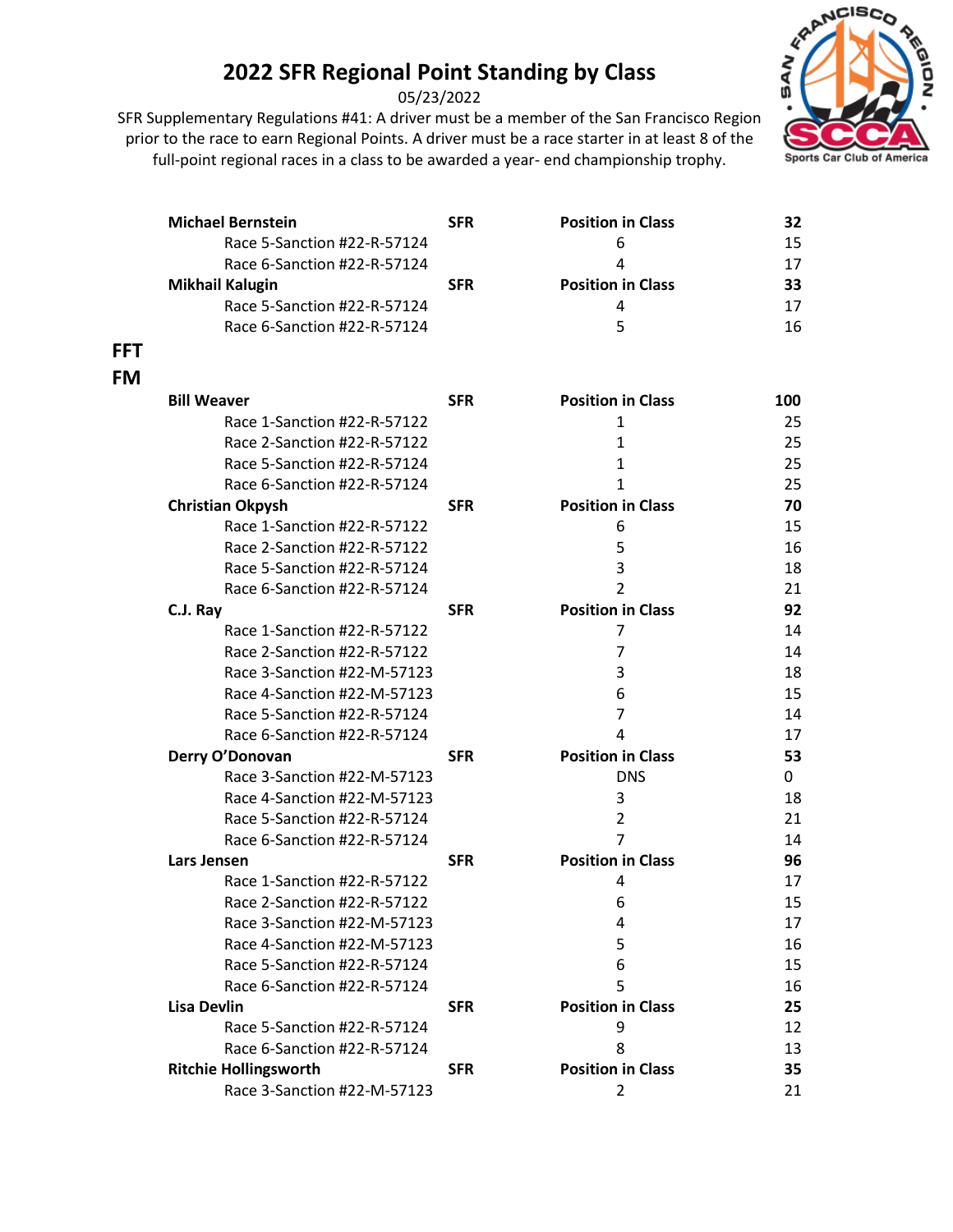05/23/2022



|            | Race 4-Sanction #22-M-57123 |            | 7                        | 14  |
|------------|-----------------------------|------------|--------------------------|-----|
|            | <b>Stew Tabak</b>           | <b>SFR</b> | <b>Position in Class</b> | 52  |
|            | Race 3-Sanction #22-M-57123 |            | <b>DNS</b>               | 0   |
|            | Race 4-Sanction #22-M-57123 |            | 2                        | 21  |
|            | Race 5-Sanction #22-R-57124 |            | 8                        | 13  |
|            | Race 6-Sanction #22-R-57124 |            | 3                        | 18  |
| <b>FST</b> |                             |            |                          |     |
| <b>FV</b>  |                             |            |                          |     |
|            | <b>Chris Poncin</b>         | <b>SFR</b> | <b>Position in Class</b> | 69  |
|            | Race 3-Sanction #22-M-57123 |            | 7                        | 14  |
|            | Race 4-Sanction #22-M-57123 |            | 8                        | 13  |
|            | Race 5-Sanction #22-R-57124 |            | $\overline{2}$           | 21  |
|            | Race 6-Sanction #22-R-57124 |            | $\overline{2}$           | 21  |
|            | <b>Donald Manthe</b>        | <b>SFR</b> | <b>Position in Class</b> | 36  |
|            | Race 3-Sanction #22-M-57123 |            | 3                        | 18  |
|            | Race 4-Sanction #22-M-57123 |            | 3                        | 18  |
|            | <b>Ron Wake</b>             | <b>SFR</b> | <b>Position in Class</b> | 30  |
|            | Race 3-Sanction #22-M-57123 |            | 5                        | 16  |
|            | Race 4-Sanction #22-M-57123 |            | 7                        | 14  |
| <b>FX</b>  |                             |            |                          |     |
|            | <b>Doron Dreksler</b>       | <b>SFR</b> | <b>Position in Class</b> | 126 |
|            | Race 1-Sanction #22-R-57122 |            | 4                        | 17  |
|            | Race 2-Sanction #22-R-57122 |            | 2                        | 21  |
|            | Race 3-Sanction #22-M-57123 |            | 4                        | 17  |
|            | Race 4-Sanction #22-M-57123 |            | 2                        | 21  |
|            | Race 5-Sanction #22-R-57124 |            | 1                        | 25  |
|            | Race 6-Sanction #22-R-57124 |            | 1                        | 25  |
|            | <b>Frank Russell</b>        | <b>SFR</b> | <b>Position in Class</b> | 87  |
|            | Race 1-Sanction #22-R-57122 |            | 7                        | 14  |
|            | Race 2-Sanction #22-R-57122 |            | 8                        | 13  |
|            | Race 3-Sanction #22-M-57123 |            | <b>DNF</b>               | 0   |
|            | Race 4-Sanction #22-M-57123 |            | 3                        | 18  |
|            | Race 5-Sanction #22-R-57124 |            | 2                        | 21  |
|            | Race 6-Sanction #22-R-57124 |            | $\overline{2}$           | 21  |
|            | <b>Tao Takaoka</b>          | <b>SFR</b> | <b>Position in Class</b> | 68  |
|            | Race 1-Sanction #22-R-57122 |            | 3                        | 18  |
|            | Race 2-Sanction #22-R-57122 |            | $\mathbf{1}$             | 25  |
|            | Race 3-Sanction #22-M-57123 |            | <b>DNF</b>               | 0   |
|            | Race 4-Sanction #22-M-57123 |            | $\mathbf{1}$             | 25  |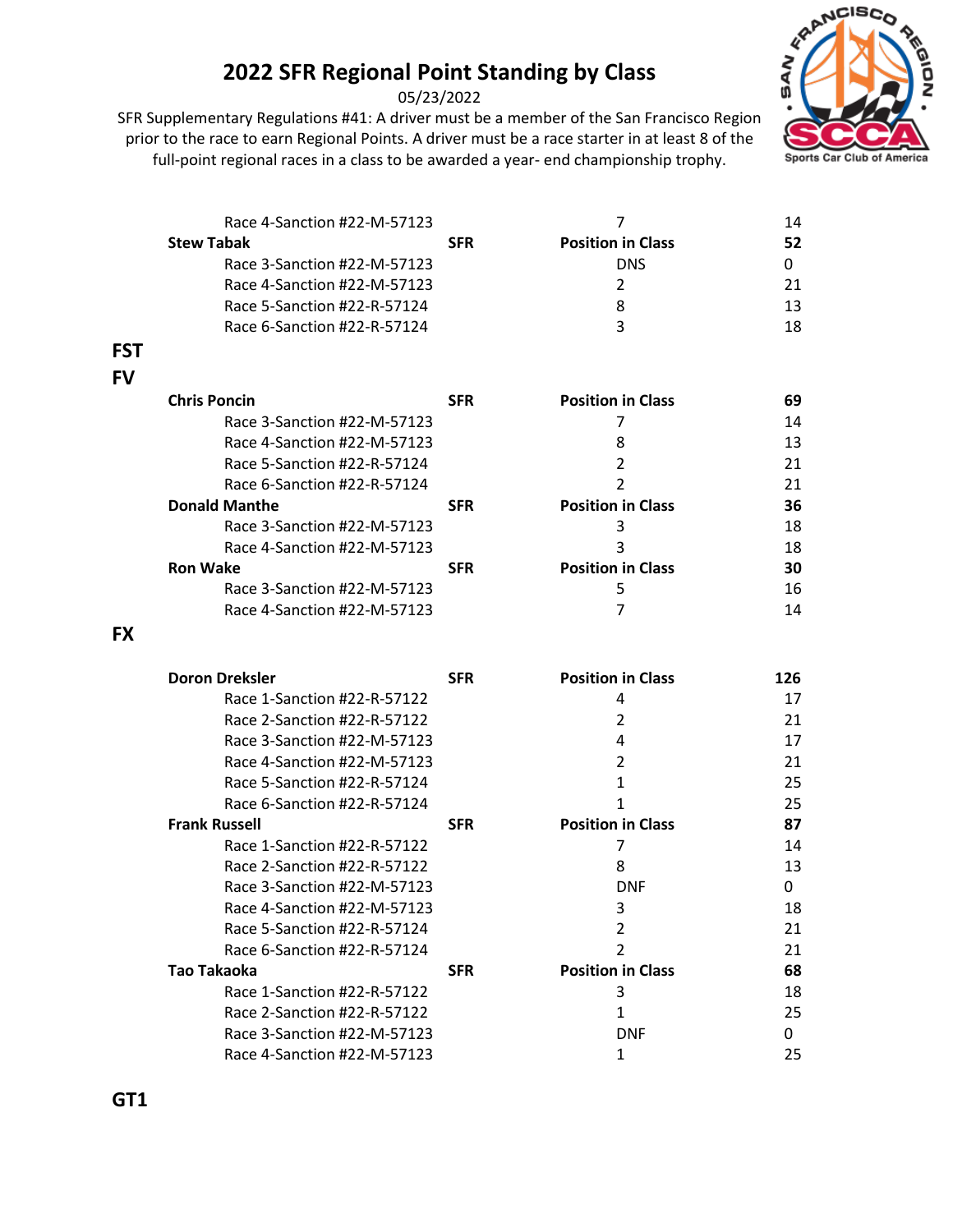05/23/2022



|                 | <b>Charles Laster</b>          | <b>SFR</b> | <b>Position in Class</b> | 25 |
|-----------------|--------------------------------|------------|--------------------------|----|
|                 | Race 3-Sanction #22-M-57123    |            | <b>DNF</b>               | 0  |
|                 | Race 4-Sanction #22-M-57123    |            | $\mathbf{1}$             | 25 |
|                 | <b>Joe Montana</b>             | <b>SFR</b> | <b>Position in Class</b> | 75 |
|                 | Race 1-Sanction #22-R-57122    |            | 1                        | 25 |
|                 | Race 2-Sanction #22-R-57122    |            | 1                        | 25 |
|                 | Race 3-Sanction #22-M-57123    |            | 1                        | 25 |
|                 | Race 4-Sanction #22-M-57123    |            | <b>DNF</b>               | 0  |
|                 | <b>Mike Tompkins</b>           | <b>SFR</b> | <b>Position in Class</b> | 25 |
|                 | Race 3-Sanction #22-R-57130(8) |            | 1                        | 25 |
| GT <sub>2</sub> |                                |            |                          |    |
|                 | Andy Kwitowski                 | <b>SFR</b> | <b>Position in Class</b> | 71 |
|                 | Race 1-Sanction #22-R-57122    |            | $\overline{2}$           | 21 |
|                 | Race 2-Sanction #22-R-57122    |            | $\mathbf{1}$             | 25 |
|                 | Race 3-Sanction #22-M-57123    |            | <b>DNS</b>               | 0  |
|                 | Race 4-Sanction #22-M-57123    |            | $\mathbf{1}$             | 25 |
|                 | <b>Bryan Macmillan</b>         | <b>SFR</b> | <b>Position in Class</b> | 50 |
|                 | Race 1-Sanction #22-R-57122    |            | 3                        | 18 |
|                 | Race 2-Sanction #22-R-57122    |            | <b>DNF</b>               | 0  |
|                 | Race 3-Sanction #22-M-57123    |            | 5                        | 16 |
|                 | Race 4-Sanction #22-M-57123    |            | 5                        | 16 |
|                 | <b>Darrell Anderson</b>        | <b>SFR</b> | <b>Position in Class</b> | 0  |
|                 | Race 1-Sanction #22-R-57122    |            | <b>DNS</b>               | 0  |
|                 | Race 2-Sanction #22-R-57122    |            | <b>DNF</b>               | 0  |
|                 | <b>Mike Fine</b>               | <b>SFR</b> | <b>Position in Class</b> | 55 |
|                 | Race 2-Sanction #22-R-57122    |            | $\overline{2}$           | 21 |
|                 | Race 3-Sanction #22-M-57123    |            | 4                        | 17 |
|                 | Race 4-Sanction #22-M-57123    |            | 4                        | 17 |
|                 | <b>Mitch Marvosh</b>           | <b>SFR</b> | <b>Position in Class</b> | 18 |
|                 | Race 3-Sanction #22-M-57123    |            | 3                        | 18 |
|                 | Race 4-Sanction #22-M-57123    |            | <b>DNS</b>               | 0  |
|                 | <b>Robert Roumimper</b>        | <b>SFR</b> | <b>Position in Class</b> | 36 |
|                 | Race 5-Sanction #22-R-57124    |            | 3                        | 18 |
|                 | Race 6-Sanction #22-R-57124    |            | 3                        | 18 |
|                 | <b>Skip Rebozzi</b>            | <b>SFR</b> | <b>Position in Class</b> | 21 |
|                 | Race 1-Sanction #22-R-57122    |            | <b>DNF</b>               | 0  |
|                 | Race 3-Sanction #22-M-57123    |            | $\overline{2}$           | 21 |
|                 | <b>Timothy Lynn</b>            | <b>SFR</b> | <b>Position in Class</b> | 89 |
|                 | Race 1-Sanction #22-R-57122    |            | 1                        | 25 |
|                 | Race 2-Sanction #22-R-57122    |            | 3                        | 18 |
|                 | Race 3-Sanction #22-M-57123    |            | $\mathbf{1}$             | 25 |
|                 | Race 4-Sanction #22-M-57123    |            | $\overline{2}$           | 21 |
|                 | <b>Tony Colicchio</b>          | <b>SFR</b> | <b>Position in Class</b> | 50 |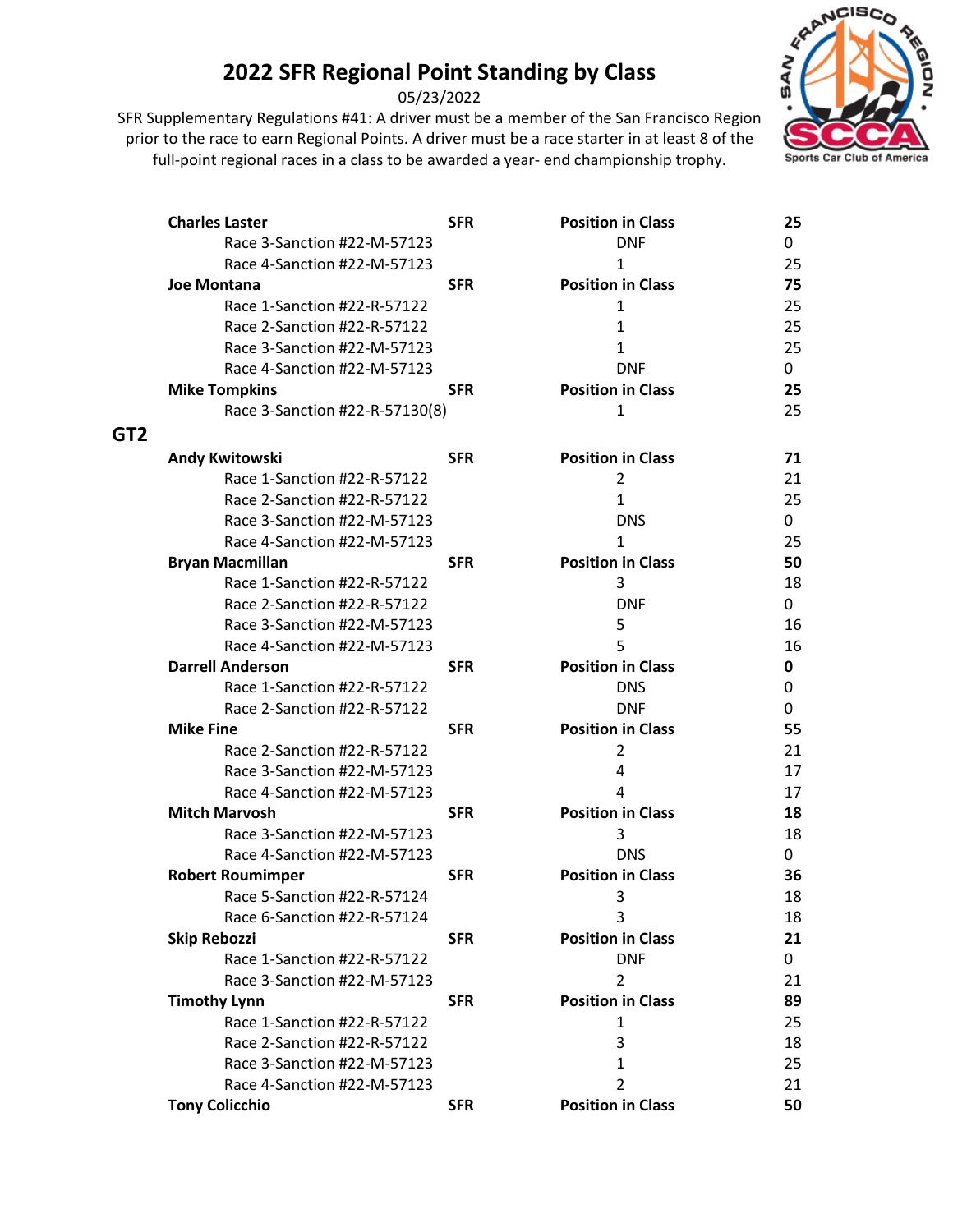05/23/2022



|                 | Race 5-Sanction #22-R-57124                         |            | 1                              | 25                   |
|-----------------|-----------------------------------------------------|------------|--------------------------------|----------------------|
|                 | Race 6-Sanction #22-R-57124                         |            | $\mathbf{1}$                   | 25                   |
| GT <sub>3</sub> |                                                     |            |                                |                      |
|                 | David Witkowski                                     | <b>SFR</b> | <b>Position in Class</b>       | 50                   |
|                 | Race 5-Sanction #22-R-57124                         |            | 1                              | 25                   |
|                 | Race 6-Sanction #22-R-57124                         |            | 1                              | 25                   |
|                 | <b>Jeff Francis</b>                                 | <b>SFR</b> | <b>Position in Class</b>       | 46                   |
|                 | Race 2-Sanction #22-R-57122                         |            | 1                              | 25                   |
|                 | Race 4-Sanction #22-M-57123                         |            | $\overline{2}$                 | 21                   |
| <b>GTL</b>      |                                                     |            |                                |                      |
|                 | <b>Tim Linerud</b>                                  | <b>SFR</b> | <b>Position in Class</b>       | 50                   |
|                 | Race 3-Sanction #22-M-57123                         |            | 1                              | 25                   |
|                 | Race 4-Sanction #22-M-57123                         |            | 1                              | 25                   |
| HP              |                                                     |            |                                |                      |
|                 | Donovan Helfrich Sr.                                | <b>SFR</b> | <b>Position in Class</b>       | 21                   |
|                 | Race 1-Sanction #22-R-57122                         |            | <b>DNF</b>                     | 0                    |
|                 | Race 3-Sanction #22-M-57123                         |            | 2                              | 21                   |
|                 | Race 4-Sanction #22-M-57123                         |            | <b>DNS</b>                     | 0                    |
|                 | <b>John Faull</b>                                   | <b>SFR</b> | <b>Position in Class</b>       | 100                  |
|                 | Race 3-Sanction #22-M-57123                         |            | 1                              | 25                   |
|                 | Race 4-Sanction #22-M-57123                         |            | 1                              | 25                   |
|                 | Race 5-Sanction #22-R-57124                         |            | 1                              | 25                   |
|                 | Race 6-Sanction #22-R-57124                         |            | 1                              | 25                   |
| <b>ITA</b>      |                                                     |            |                                |                      |
|                 | <b>Chris Lee</b>                                    | <b>SFR</b> | <b>Position in Class</b>       | 28                   |
|                 | Race 5-Sanction #22-R-57124                         |            | $\overline{7}$                 | 14                   |
|                 | Race 6-Sanction #22-R-57124                         |            | 7                              | 14                   |
|                 | <b>Christopher LaBouff</b>                          | <b>SFR</b> | <b>Position in Class</b>       | 92                   |
|                 | Race 1-Sanction #22-R-57122                         |            | $\overline{2}$                 | 21                   |
|                 | Race 2-Sanction #22-R-57122                         |            | $\mathbf{1}$                   | 25                   |
|                 | Race 5-Sanction #22-R-57124                         |            | 2                              | 21                   |
|                 | Race 6-Sanction #22-R-57124                         |            | $\mathbf{1}$                   | 25                   |
|                 | Dan Pruzan                                          | <b>SFR</b> | <b>Position in Class</b>       | 21                   |
|                 | Race 1-Sanction #22-R-57122                         |            | 8                              | 13                   |
|                 | Race 2-Sanction #22-R-57122                         |            | 13                             | 8                    |
|                 | <b>Daniel Deluna</b>                                | <b>SFR</b> | <b>Position in Class</b>       | 35                   |
|                 | Race 1-Sanction #22-R-57122                         |            | 16                             | 5                    |
|                 | Race 2-Sanction #22-R-57122                         |            | 11                             | 10                   |
|                 | Race 5-Sanction #22-R-57124                         |            | 11                             | 10                   |
|                 | Race 6-Sanction #22-R-57124                         |            | 11<br><b>Position in Class</b> | 10                   |
|                 | <b>Dwayne Komush</b><br>Race 1-Sanction #22-R-57122 | <b>SFR</b> |                                | 16<br>$\overline{7}$ |
|                 |                                                     |            | 14                             |                      |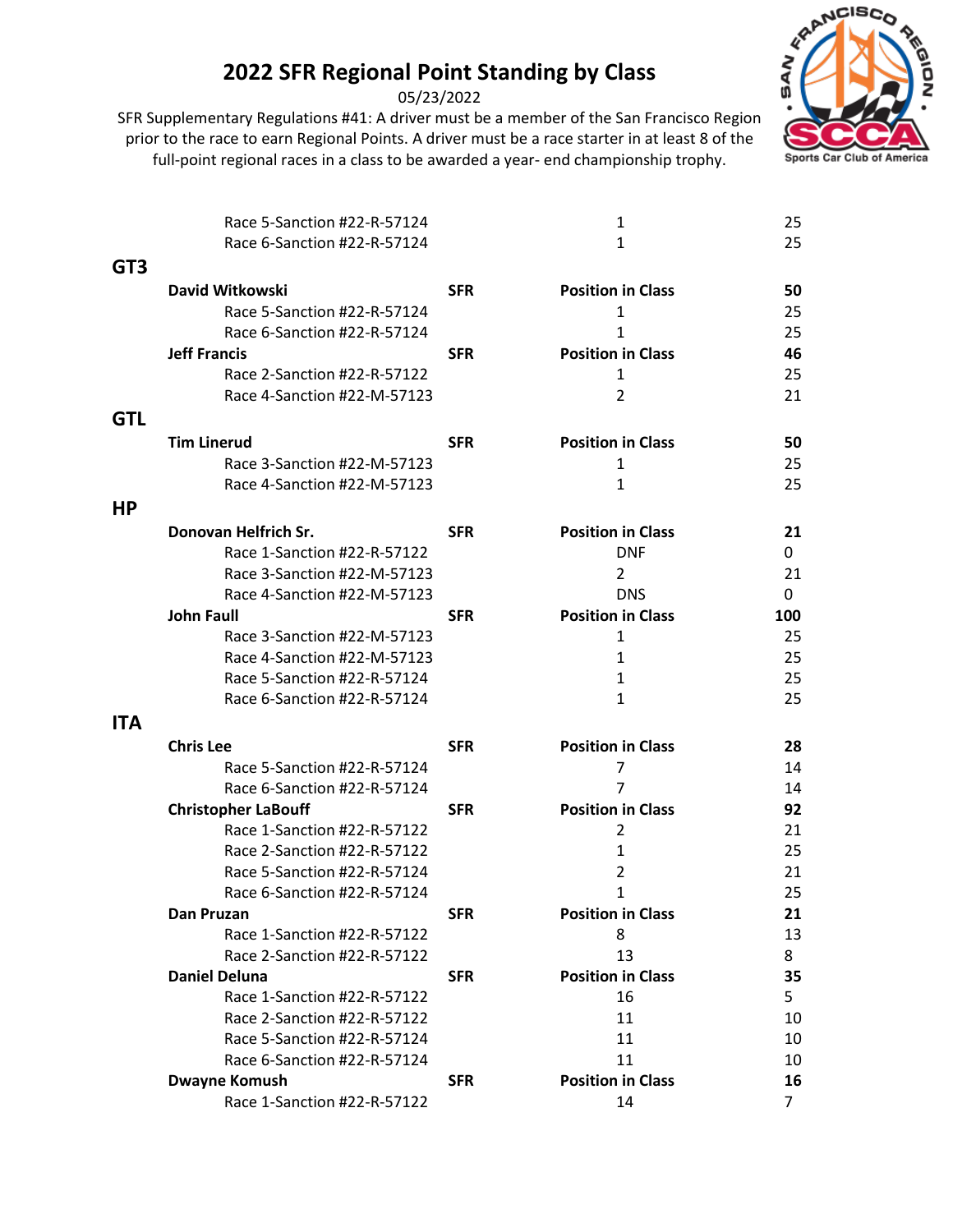05/23/2022



| Race 2-Sanction #22-R-57122 |            | 12                       | 9  |
|-----------------------------|------------|--------------------------|----|
| Eliana Lipilina             | <b>SFR</b> | <b>Position in Class</b> | 33 |
| Race 3-Sanction #22-M-57123 |            | 6                        | 15 |
| Race 4-Sanction #22-M-57123 |            | 3                        | 18 |
| <b>Eric Fulkerson</b>       | <b>SFR</b> | <b>Position in Class</b> | 32 |
| Race 1-Sanction #22-R-57122 |            | 6                        | 15 |
| Race 2-Sanction #22-R-57122 |            | 4                        | 17 |
| <b>Ernesto Acevedo</b>      | <b>SFR</b> | <b>Position in Class</b> | 27 |
| Race 1-Sanction #22-R-57122 |            | 9                        | 12 |
| Race 2-Sanction #22-R-57122 |            | 6                        | 15 |
| <b>Fabrice Gallez</b>       | <b>SFR</b> | <b>Position in Class</b> | 23 |
| Race 1-Sanction #22-R-57122 |            | 10                       | 11 |
| Race 2-Sanction #22-R-57122 |            | <b>DNS</b>               | 0  |
| Race 5-Sanction #22-R-57124 |            | 9                        | 12 |
| Race 6-Sanction #22-R-57124 |            | <b>DNS</b>               | 0  |
| <b>Frank Zucchi</b>         | <b>SFR</b> | <b>Position in Class</b> | 55 |
| Race 1-Sanction #22-R-57122 |            | 17                       | 4  |
| Race 3-Sanction #22-M-57123 |            | $\overline{2}$           | 21 |
| Race 4-Sanction #22-M-57123 |            | <b>DNS</b>               | 0  |
| Race 5-Sanction #22-R-57124 |            | 6                        | 15 |
| Race 6-Sanction #22-R-57124 |            | 6                        | 15 |
| <b>Jayceton Lapid</b>       | <b>SFR</b> | <b>Position in Class</b> | 65 |
| Race 1-Sanction #22-R-57122 |            | 5                        | 16 |
| Race 2-Sanction #22-R-57122 |            | 5                        | 16 |
| Race 5-Sanction #22-R-57124 |            | 4                        | 17 |
| Race 6-Sanction #22-R-57124 |            | 5                        | 16 |
| <b>John Stuart</b>          | <b>SFR</b> | <b>Position in Class</b> | 37 |
| Race 1-Sanction #22-R-57122 |            | 13                       | 8  |
| Race 2-Sanction #22-R-57122 |            | 10                       | 11 |
| Race 5-Sanction #22-R-57124 |            | 12                       | 9  |
| Race 6-Sanction #22-R-57124 |            | 12                       | 9  |
| <b>Lynsie Zellmer</b>       | <b>SFR</b> | <b>Position in Class</b> | 37 |
| Race 3-Sanction #22-M-57123 |            | 5                        | 16 |
| Race 4-Sanction #22-M-57123 |            | 2                        | 21 |
| <b>Michael Herbert</b>      | <b>SFR</b> | <b>Position in Class</b> | 0  |
| Race 2-Sanction #22-R-57122 |            | <b>DNF</b>               | 0  |
| <b>Peter Phung</b>          | <b>SFR</b> | <b>Position in Class</b> | 98 |
| Race 1-Sanction #22-R-57122 |            | 7                        | 14 |
| Race 2-Sanction #22-R-57122 |            | 7                        | 14 |
| Race 3-Sanction #22-M-57123 |            | $\mathbf{1}$             | 25 |
| Race 4-Sanction #22-M-57123 |            | $\mathbf{1}$             | 25 |
| Race 5-Sanction #22-R-57124 |            | 13                       | 8  |
| Race 6-Sanction #22-R-57124 |            | 9                        | 12 |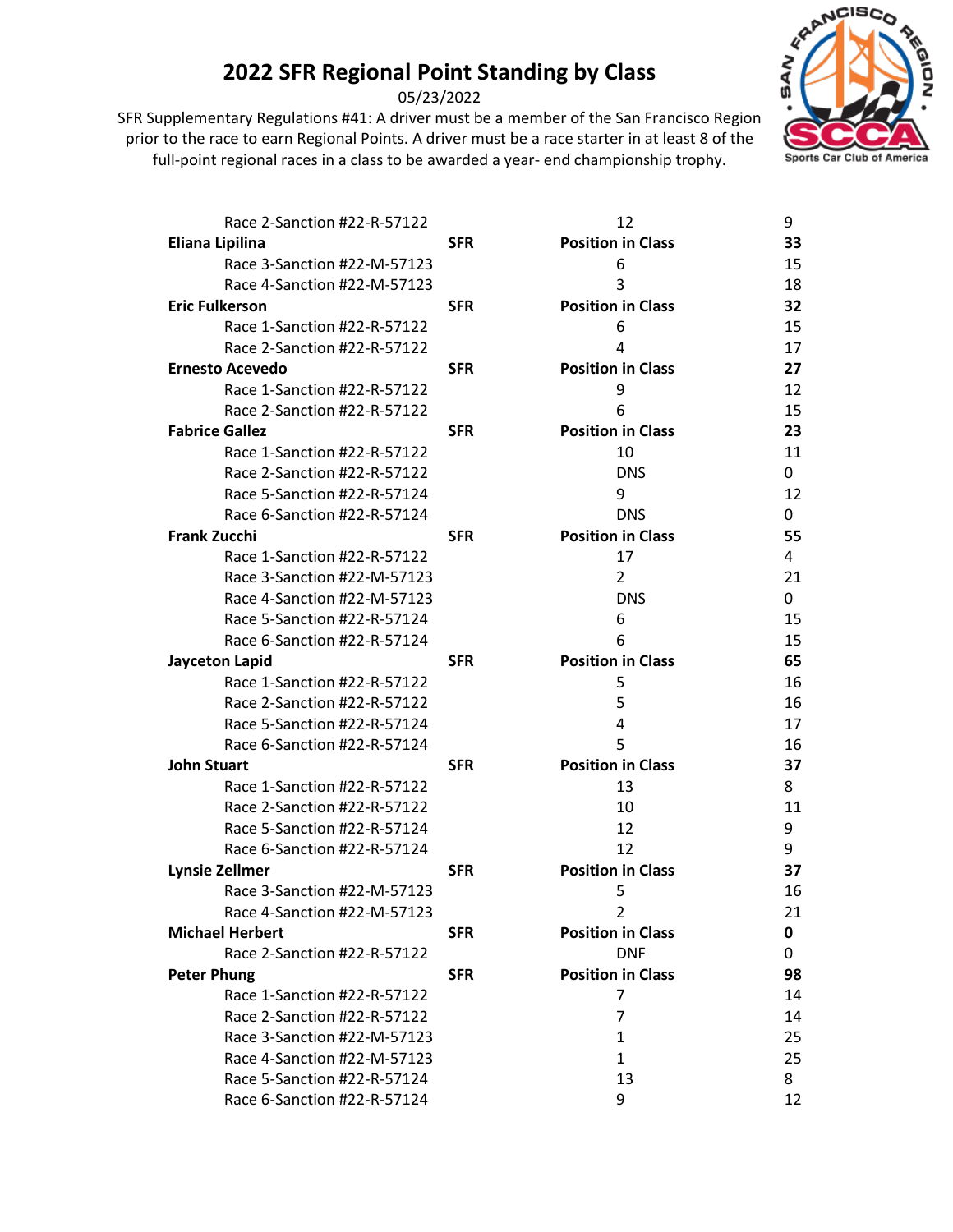05/23/2022

prior to the race to earn Regional Points. A driver must be a race starter in at least 8 of the full-point regional races in a class to be awarded a year- end championship trophy.



| <b>Phillip Holifield</b>    | <b>SFR</b> | <b>Position in Class</b> | 30 |
|-----------------------------|------------|--------------------------|----|
| Race 5-Sanction #22-R-57124 |            | 8                        | 13 |
| Race 6-Sanction #22-R-57124 |            | 4                        | 17 |
| <b>Rob Fuller</b>           | <b>SFR</b> | <b>Position in Class</b> | 74 |
| Race 1-Sanction #22-R-57122 |            | 4                        | 17 |
| Race 2-Sanction #22-R-57122 |            | 3                        | 18 |
| Race 5-Sanction #22-R-57124 |            | 3                        | 18 |
| Race 6-Sanction #22-R-57124 |            | 2                        | 21 |
| <b>Ron Bond</b>             | <b>SFR</b> | <b>Position in Class</b> | 23 |
| Race 1-Sanction #22-R-57122 |            | 11                       | 10 |
| Race 2-Sanction #22-R-57122 |            | 8                        | 13 |
| <b>Ross Lindell</b>         | <b>SFR</b> | <b>Position in Class</b> | 39 |
| Race 1-Sanction #22-R-57122 |            | 3                        | 18 |
| Race 2-Sanction #22-R-57122 |            | $\overline{2}$           | 21 |
| <b>Scott Smith</b>          | <b>SFR</b> | <b>Position in Class</b> | 43 |
| Race 5-Sanction #22-R-57124 |            | $\mathbf{1}$             | 25 |
| Race 6-Sanction #22-R-57124 |            | 3                        | 18 |
| <b>Scott Story</b>          | <b>SFR</b> | <b>Position in Class</b> | 29 |
| Race 5-Sanction #22-R-57124 |            | 5                        | 16 |
| Race 6-Sanction #22-R-57124 |            | 8                        | 13 |
| <b>Steve Borlik</b>         | <b>SFR</b> | <b>Position in Class</b> | 0  |
| Race 1-Sanction #22-R-57122 |            | <b>DNF</b>               | 0  |
| <b>Suzanne Cobos</b>        | <b>SFR</b> | <b>Position in Class</b> | 60 |
| Race 1-Sanction #22-R-57122 |            | 12                       | 9  |
| Race 2-Sanction #22-R-57122 |            | 9                        | 12 |
| Race 3-Sanction #22-M-57123 |            | 4                        | 17 |
| Race 4-Sanction #22-M-57123 |            | <b>DNF</b>               | 0  |
| Race 5-Sanction #22-R-57124 |            | 10                       | 11 |
| Race 6-Sanction #22-R-57124 |            | 10                       | 11 |
| <b>Wa Huong</b>             | <b>SFR</b> | <b>Position in Class</b> | 25 |
| Race 1-Sanction #22-R-57122 |            | 1                        | 25 |
| <b>Adrian Mulhall</b>       | <b>SFR</b> | <b>Position in Class</b> | 29 |
| Race 5-Sanction #22-R-57124 |            | 9                        | 12 |
| Race 6-Sanction #22-R-57124 |            | 4                        | 17 |
| <b>Andy Kwitowski</b>       | <b>SFR</b> | <b>Position in Class</b> | 50 |
| Race 5-Sanction #22-R-57124 |            | $\mathbf{1}$             | 25 |
| Race 6-Sanction #22-R-57124 |            | $\mathbf{1}$             | 25 |
| <b>Behram Soonawala</b>     | <b>SFR</b> | <b>Position in Class</b> | 18 |
| Race 1-Sanction #22-R-57122 |            | 3                        | 18 |
| Race 2-Sanction #22-R-57122 |            | <b>DNF</b>               | 0  |
| <b>Bob Murillo</b>          | <b>SFR</b> | <b>Position in Class</b> | 29 |
| Race 5-Sanction #22-R-57124 |            | 6                        | 15 |
|                             |            |                          |    |

**ITE**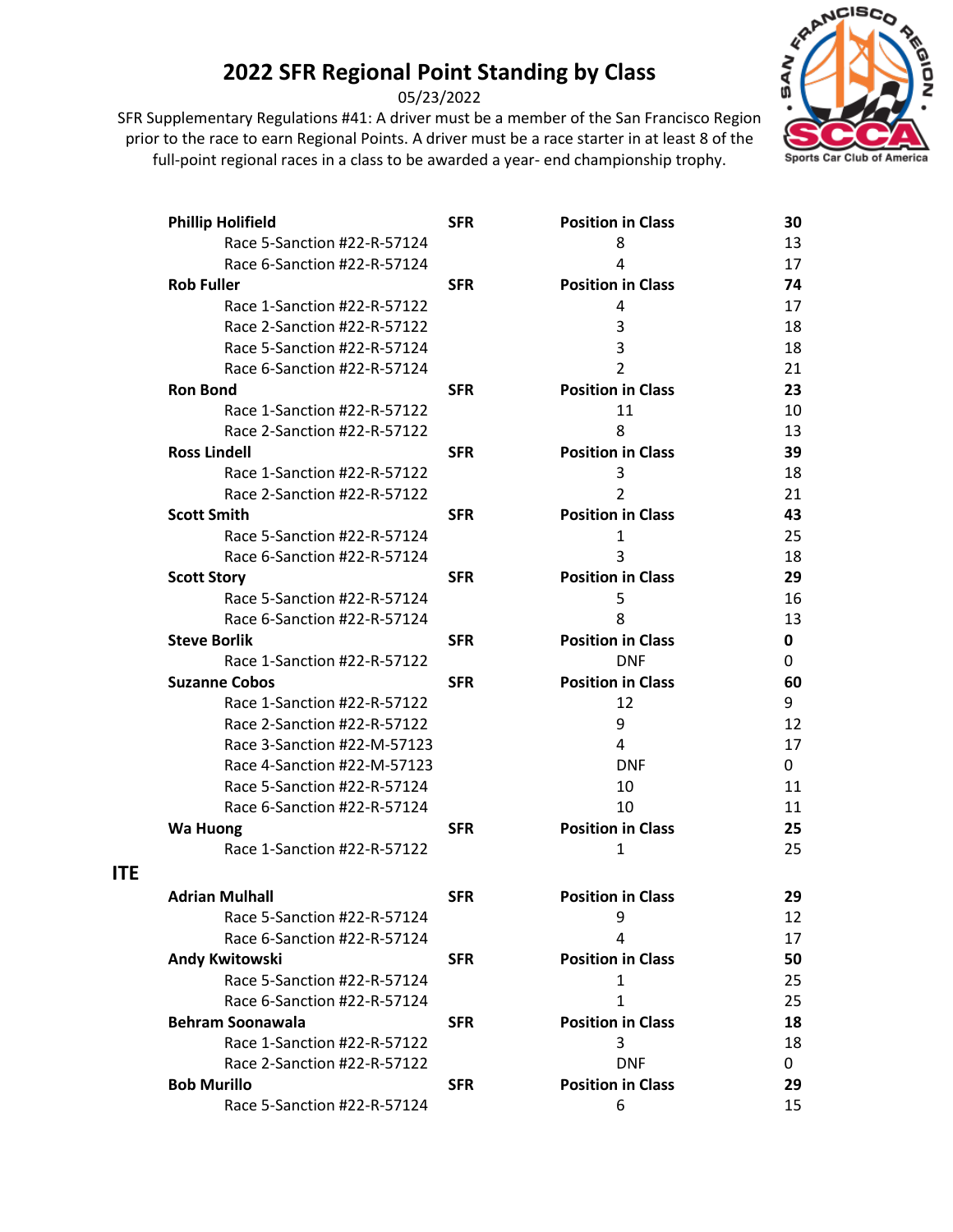05/23/2022

prior to the race to earn Regional Points. A driver must be a race starter in at least 8 of the full-point regional races in a class to be awarded a year- end championship trophy.



| Race 6-Sanction #22-R-57124    |            | 7                        | 14  |
|--------------------------------|------------|--------------------------|-----|
| <b>Gustavo Greco</b>           | <b>SFR</b> | <b>Position in Class</b> | 139 |
| Race 1-Sanction #22-R-57122    |            | $\mathbf{1}$             | 25  |
| Race 2-Sanction #22-R-57122    |            | $\mathbf{1}$             | 25  |
| Race 3-Sanction #22-M-57123    |            | $\mathbf{1}$             | 25  |
| Race 4-Sanction #22-M-57123    |            | $\mathbf{1}$             | 25  |
| Race 5-Sanction #22-R-57124    |            | 3                        | 18  |
| Race 6-Sanction #22-R-57124    |            | $\overline{2}$           | 21  |
| <b>Jason Beacham</b>           | <b>SFR</b> | <b>Position in Class</b> | 39  |
| Race 5-Sanction #22-R-57124    |            | $\overline{2}$           | 21  |
| Race 6-Sanction #22-R-57124    |            | 3                        | 29  |
| <b>Justin Sprugasci</b>        | <b>SFR</b> | <b>Position in Class</b> | 11  |
| Race 5-Sanction #22-R-57124    |            | 10                       | 11  |
| Race 6-Sanction #22-R-57124    |            | <b>DNS</b>               | 0   |
| Lenny Celiberti                | <b>SFR</b> | <b>Position in Class</b> | 65  |
| Race 1-Sanction #22-R-57122    |            | 2                        | 21  |
| Race 2-Sanction #22-R-57122    |            | $\overline{2}$           | 21  |
| Race 5-Sanction #22-R-57124    |            | 11                       | 10  |
| Race 6-Sanction #22-R-57124    |            | 8                        | 13  |
| <b>Martin Tagliavani</b>       | <b>SFR</b> | <b>Position in Class</b> | 9   |
| Race 5-Sanction #22-R-57124    |            | 12                       | 9   |
| Race 6-Sanction #22-R-57124    |            | <b>DNS</b>               | 0   |
| <b>Randall Mackintosh</b>      | <b>SFR</b> | <b>Position in Class</b> | 16  |
| Race 5-Sanction #22-R-57124    |            | 5                        | 16  |
| Race 6-Sanction #22-R-57124    |            | <b>DNS</b>               | 0   |
| <b>Robert Roumimper</b>        | <b>SFR</b> | <b>Position in Class</b> | 0   |
| Race 1-Sanction #22-R-57122    |            | <b>DNF</b>               | 0   |
| <b>Svilen Kanev</b>            | <b>SFR</b> | <b>Position in Class</b> | 29  |
| Race 5-Sanction #22-R-57124    |            | 7                        | 14  |
| Race 6-Sanction #22-R-57124    |            | 6                        | 15  |
| <b>Scott Smith</b>             | <b>SFR</b> | <b>Position in Class</b> | 33  |
| Race 5-Sanction #22-R-57124    |            | 4                        | 17  |
| Race 6-Sanction #22-R-57124    |            | 5                        | 16  |
| <b>Steve Villata</b>           | <b>SFR</b> | <b>Position in Class</b> | 25  |
| Race 3-Sanction #22-R-57130(8) |            | $\mathbf{1}$             | 25  |
| <b>Wilson Powell</b>           | <b>SFR</b> | <b>Position in Class</b> | 13  |
| Race 5-Sanction #22-R-57124    |            | 8                        | 13  |
| Race 6-Sanction #22-R-57124    |            | <b>DNS</b>               | 0   |

#### **ITR**

**ITX**

**Aaron Garfinkel SFR Position in Class 51**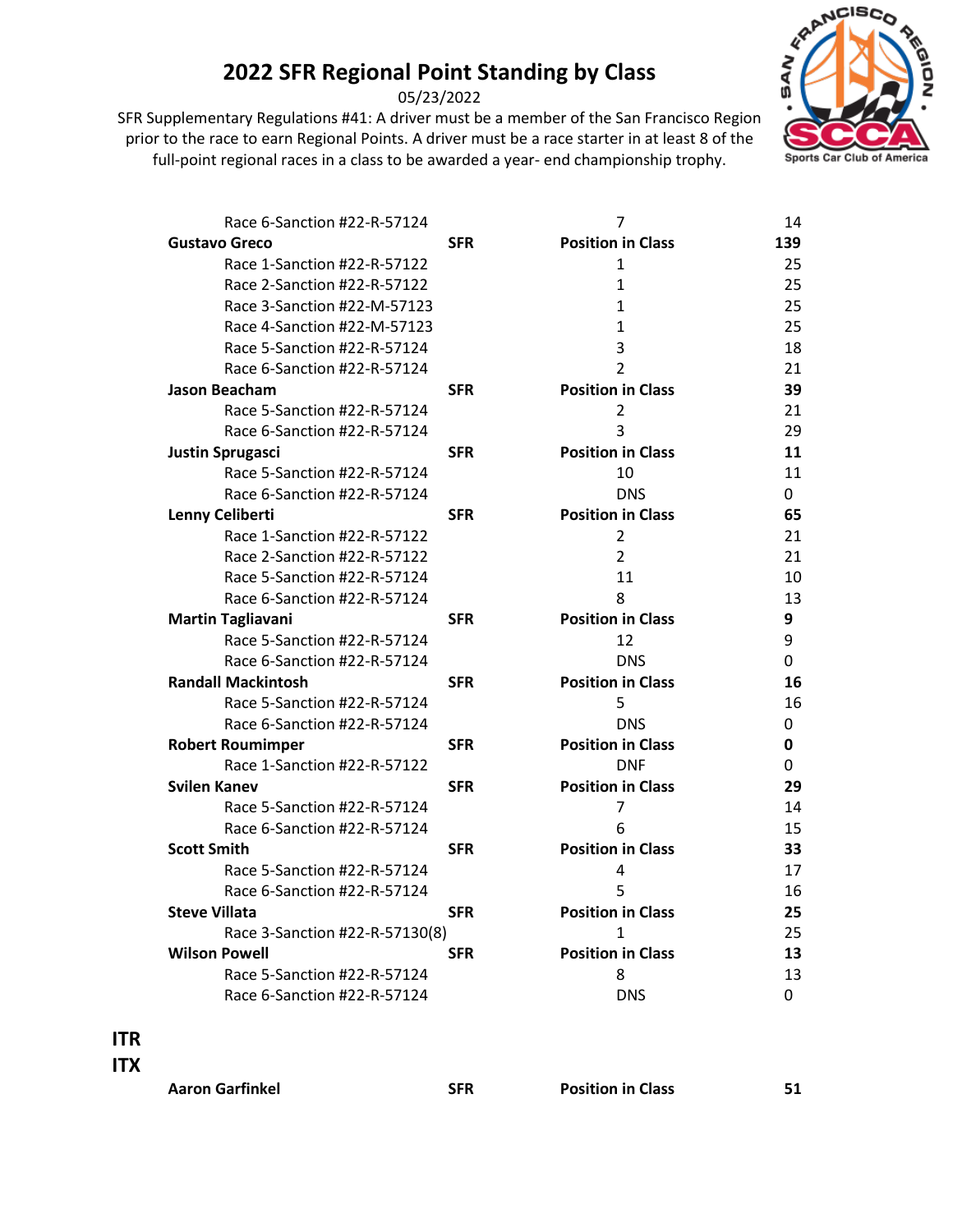05/23/2022

SFR Supplementary Regulations #41: A driver must be a member of the San Francisco Region prior to the race to earn Regional Points. A driver must be a race starter in at least 8 of the full-point regional races in a class to be awarded a year- end championship trophy.



| Race 1-Sanction #22-R-57122 |            | 3                        | 18  |
|-----------------------------|------------|--------------------------|-----|
| Race 2-Sanction #22-R-57122 |            | 4                        | 17  |
| Race 4-Sanction #22-M-57123 |            | 5                        | 16  |
| <b>April Halliday</b>       | <b>SFR</b> | <b>Position in Class</b> | 30  |
| Race 3-Sanction #22-M-57123 |            | 6                        | 15  |
| Race 4-Sanction #22-M-57123 |            | 6                        | 15  |
| <b>David Covin</b>          | <b>SFR</b> | <b>Position in Class</b> | 150 |
| Race 1-Sanction #22-R-57122 |            | 1                        | 25  |
| Race 2-Sanction #22-R-57122 |            | 1                        | 25  |
| Race 3-Sanction #22-M-57123 |            | 1                        | 25  |
| Race 4-Sanction #22-M-57123 |            | 1                        | 25  |
| Race 5-Sanction #22-R-57124 |            | 1                        | 25  |
| Race 6-Sanction #22-R-57124 |            | 1                        | 25  |
| <b>Derek Stewart</b>        | <b>SFR</b> | <b>Position in Class</b> | 42  |
| Race 5-Sanction #22-R-57124 |            | 2                        | 21  |
| Race 6-Sanction #22-R-57124 |            | $\mathfrak z$            | 21  |
| <b>Greg Powell</b>          | <b>SFR</b> | <b>Position in Class</b> | 30  |
| Race 1-Sanction #22-R-57122 |            | 5                        | 16  |
| Race 2-Sanction #22-R-57122 |            | $\overline{7}$           | 14  |
| <b>Jared Korth</b>          | <b>SFR</b> | <b>Position in Class</b> | 50  |
| Race 3-Sanction #22-M-57123 |            | 7                        | 14  |
| Race 4-Sanction #22-M-57123 |            | <b>DNS</b>               | 0   |
| Race 5-Sanction #22-R-57124 |            | 3                        | 18  |
| Race 6-Sanction #22-R-57124 |            | 3                        | 18  |
| <b>John Paul Jose</b>       | <b>SFR</b> | <b>Position in Class</b> | 34  |
| Race 5-Sanction #22-R-57124 |            | 4                        | 17  |
| Race 6-Sanction #22-R-57124 |            | 4                        | 17  |
| Joshua Schachter            | <b>SFR</b> | <b>Position in Class</b> | 14  |
| Race 5-Sanction #22-R-57124 |            | 7                        | 14  |
| Race 6-Sanction #22-R-57124 |            | <b>DNS</b>               | 0   |
| <b>Kurt Frietzsche</b>      | <b>SFR</b> | <b>Position in Class</b> | 16  |
| Race 1-Sanction #22-R-57122 |            | <b>DNF</b>               | 0   |
| Race 2-Sanction #22-R-57122 |            | 5                        | 16  |
| <b>Mark Wiseberg</b>        | <b>SFR</b> | <b>Position in Class</b> | 35  |
| Race 3-Sanction #22-M-57123 |            | 4                        | 17  |
| Race 4-Sanction #22-M-57123 |            | 3                        | 18  |
| <b>Matthew Wyatt</b>        | <b>SFR</b> | <b>Position in Class</b> | 90  |
| Race 1-Sanction #22-R-57122 |            | 2                        | 21  |
| Race 2-Sanction #22-R-57122 |            | 3                        | 18  |
| Race 3-Sanction #22-M-57123 |            | 3                        | 18  |
| Race 4-Sanction #22-M-57123 |            | 4                        | 17  |
| Race 5-Sanction #22-R-57124 |            | 5                        | 16  |
| Race 6-Sanction #22-R-57124 |            | <b>DNS</b>               | 0   |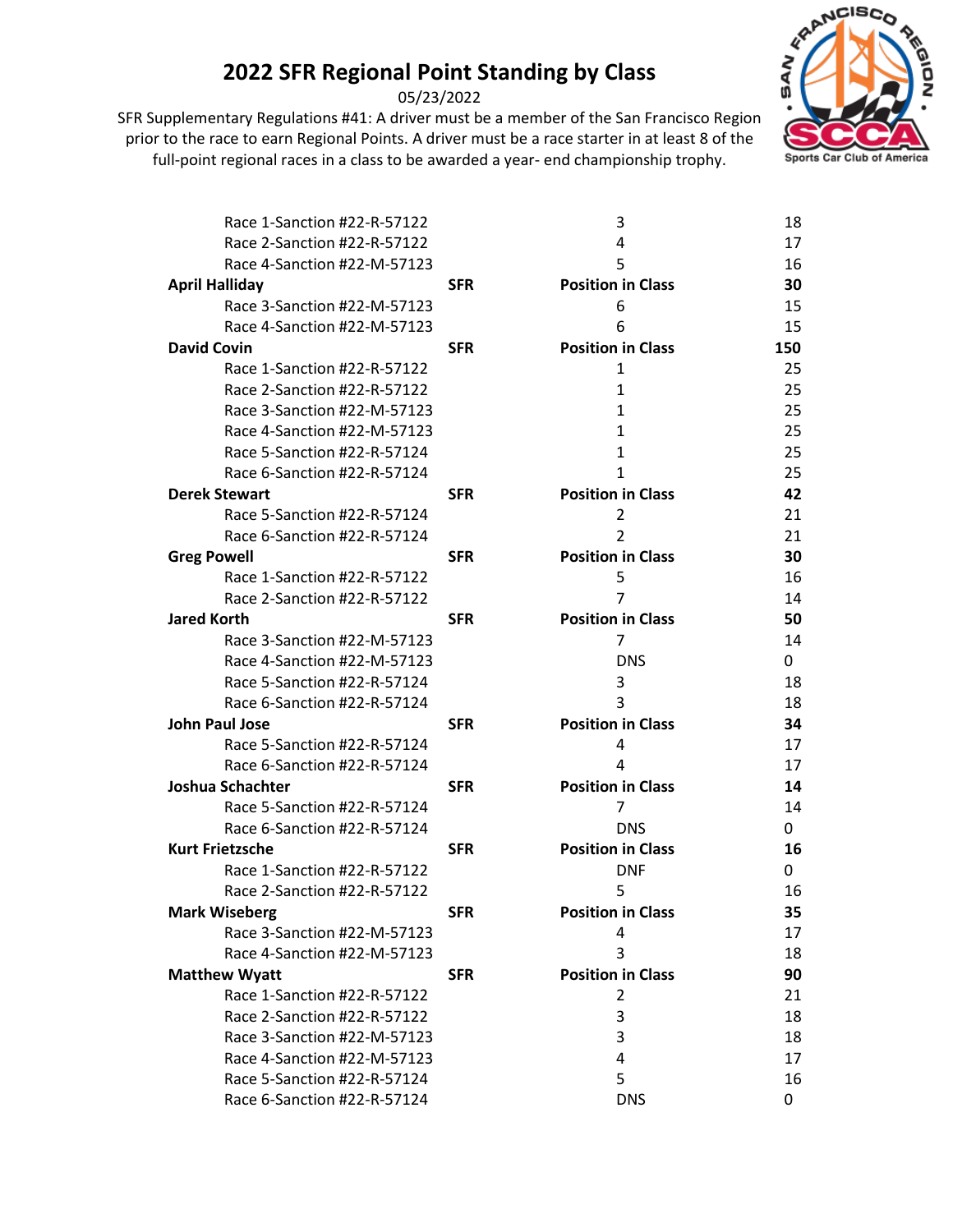05/23/2022



|           | <b>Nuno Goncalves Pedro</b> | <b>SFR</b> | <b>Position in Class</b> | 41       |
|-----------|-----------------------------|------------|--------------------------|----------|
|           | Race 1-Sanction #22-R-57122 |            | 7                        | 14       |
|           | Race 2-Sanction #22-R-57122 |            | <b>DNF</b>               | 0        |
|           | Race 5-Sanction #22-R-57124 |            | 8                        | 13       |
|           | Race 6-Sanction #22-R-57124 |            | 7                        | 14       |
|           | <b>Scott Story</b>          | <b>SFR</b> | <b>Position in Class</b> | 42       |
|           | Race 3-Sanction #22-M-57123 |            | 2                        | 21       |
|           | Race 4-Sanction #22-M-57123 |            | $\overline{2}$           | 21       |
|           | <b>Steve Borlik</b>         | <b>SFR</b> | <b>Position in Class</b> | 21       |
|           | Race 2-Sanction #22-R-57122 |            | $\overline{2}$           | 21       |
|           | Taz Oka                     | <b>SFR</b> | <b>Position in Class</b> | 60       |
|           | Race 1-Sanction #22-R-57122 |            | 6                        | 15       |
|           | Race 2-Sanction #22-R-57122 |            | 6                        | 15       |
|           | Race 3-Sanction #22-M-57123 |            | 5                        | 16       |
|           | Race 4-Sanction #22-M-57123 |            | 7                        | 14       |
|           | <b>Terrance Underwood</b>   | <b>SFR</b> | <b>Position in Class</b> | 47       |
|           | Race 1-Sanction #22-R-57122 |            | 4                        | 17       |
|           | Race 2-Sanction #22-R-57122 |            | <b>DNS</b>               | 0        |
|           | Race 5-Sanction #22-R-57124 |            | 6                        | 15       |
|           | Race 6-Sanction #22-R-57124 |            | 6                        | 15       |
| <b>MC</b> |                             |            |                          |          |
|           |                             |            |                          |          |
|           | <b>Bill Pryor</b>           | <b>SFR</b> | <b>Position in Class</b> | 46<br>21 |
|           | Race 5-Sanction #22-R-57124 |            | $\overline{2}$<br>1      | 25       |
|           | Race 6-Sanction #22-R-57124 |            |                          |          |
|           | <b>Charles Laster</b>       | <b>SFR</b> | <b>Position in Class</b> | 25       |
|           | Race 5-Sanction #22-R-57124 |            | 1                        | 25       |
|           | Race 6-Sanction #22-R-57124 |            | <b>DNS</b>               | 0        |
|           | <b>Joe Montana</b>          | <b>SFR</b> | <b>Position in Class</b> | 17       |
|           | Race 5-Sanction #22-R-57124 |            | 4                        | 17       |
|           | Race 6-Sanction #22-R-57124 |            | <b>DNS</b>               | 0        |
|           | <b>Michael Lowe</b>         | <b>SFR</b> | <b>Position in Class</b> | 18       |
|           | Race 5-Sanction #22-R-57124 |            | 3                        | 18       |
|           | Race 6-Sanction #22-R-57124 |            | <b>DNF</b>               | 0        |
|           | <b>Robert Luster</b>        | <b>SFR</b> | <b>Position in Class</b> | 37       |
|           | Race 5-Sanction #22-R-57124 |            | 5                        | 16       |
|           | Race 6-Sanction #22-R-57124 |            | $\overline{2}$           | 21       |
| <b>P1</b> |                             |            |                          |          |
|           | <b>Chris Vian</b>           | <b>SFR</b> | <b>Position in Class</b> | 118      |
|           | Race 1-Sanction #22-R-57122 |            | 3                        | 18       |
|           | Race 2-Sanction #22-R-57122 |            | 3                        | 18       |
|           | Race 3-Sanction #22-M-57123 |            | 1                        | 25       |
|           | Race 4-Sanction #22-M-57123 |            | 3                        | 18       |
|           |                             |            |                          |          |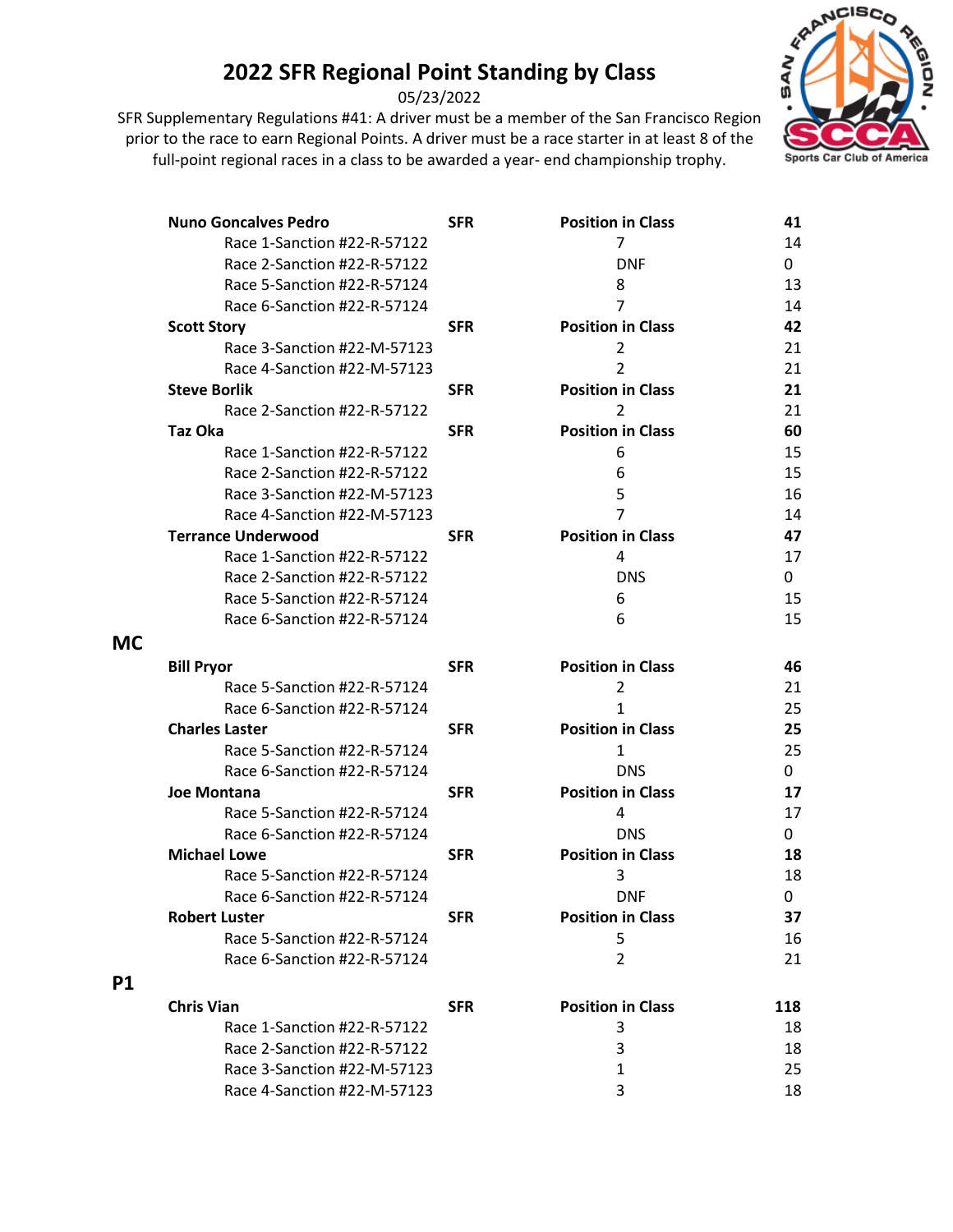05/23/2022

prior to the race to earn Regional Points. A driver must be a race starter in at least 8 of the full-point regional races in a class to be awarded a year- end championship trophy.



| Race 5-Sanction #22-R-57124   |            | 3                        | 18 |
|-------------------------------|------------|--------------------------|----|
| Race 5-Sanction #22-R-57124   |            | 2                        | 21 |
| Jeffrey Lederman              | <b>SFR</b> | <b>Position in Class</b> | 0  |
| Race 3-Sanction #22-M-57123   |            | <b>DNF</b>               | 0  |
| <b>Jim Devenport</b>          | <b>SFR</b> | <b>Position in Class</b> | 50 |
| Race 1-Sanction #22-R-57122   |            | <b>DNF</b>               | 0  |
| Race 2-Sanction #22-R-57122   |            | $\mathbf{1}$             | 25 |
| Race 3-Sanction #22-M-57123   |            | 2                        | 0  |
| Race 4-Sanction #22-M-57123   |            | 1                        | 25 |
| <b>Joe Viso</b>               | <b>SFR</b> | <b>Position in Class</b> | 75 |
| Race 1-Sanction #22-R-57122   |            | 1                        | 25 |
| Race 5-Sanction #22-R-57124   |            | 1                        | 25 |
| Race 6-Sanction #22-R-57124   |            | 1                        | 25 |
| <b>John Manfroy</b>           | <b>SFR</b> | <b>Position in Class</b> | 39 |
| Race 5-Sanction #22-R-57124   |            | 2                        | 21 |
| Race 6-Sanction #22-R-57124   |            | 3                        | 18 |
| <b>John Shine</b>             | <b>SFR</b> | <b>Position in Class</b> | 63 |
| Race 1-Sanction #22-R-57122   |            | $\overline{2}$           | 21 |
| Race 2-Sanction #22-R-57122   |            | $\overline{2}$           | 21 |
| Race 3-Sanction #22-M-57123   |            | <b>DNF</b>               | 0  |
| Race 4-Sanction #22-M-57123   |            | 2                        | 21 |
| <b>Eddy Chan</b>              | <b>SFR</b> | <b>Position in Class</b> | 86 |
| Race 1-Sanction #22-R-57122   |            | 1                        | 25 |
| Race 2-Sanction #22-R-57122   |            | $\mathbf{1}$             | 18 |
| Race 5-Sanction #22-R-57124   |            | 3                        | 18 |
| Race 6-Sanction #22-R-57124   |            | 1                        | 25 |
| <b>Jaime Gonzalez</b>         | <b>SFR</b> | <b>Position in Class</b> | 46 |
| Race 5-Sanction #22-R-57124   |            | 1                        | 25 |
| Race 6 - Sanction #22-R-57124 |            | 2                        | 21 |
| John Howarth                  | <b>SFR</b> | <b>Position in Class</b> | 39 |
| Race 5-Sanction #22-R-57124   |            | 2                        | 21 |
| Race 6-Sanction #22-R-57124   |            | 3                        | 18 |
| <b>John MacIntyre</b>         | <b>SFR</b> | <b>Position in Class</b> | 0  |
| Race 3-Sanction #22-M-57123   |            | <b>DNS</b>               | 0  |
| Race 4-Sanction #22-M-57123   |            | <b>DNS</b>               | 0  |
| <b>Tim Day Jr</b>             | <b>SFR</b> | <b>Position in Class</b> | 50 |
| Race 3-Sanction #22-M-57123   |            | 1                        | 25 |
| Race 4-Sanction #22-M-57123   |            | 1                        | 25 |
| <b>Steve Gomas</b>            | <b>SFR</b> | <b>Position in Class</b> | 46 |
| Race 1-Sanction #22-R-57122   |            | $\mathbf{1}$             | 25 |

**P2**

**S2**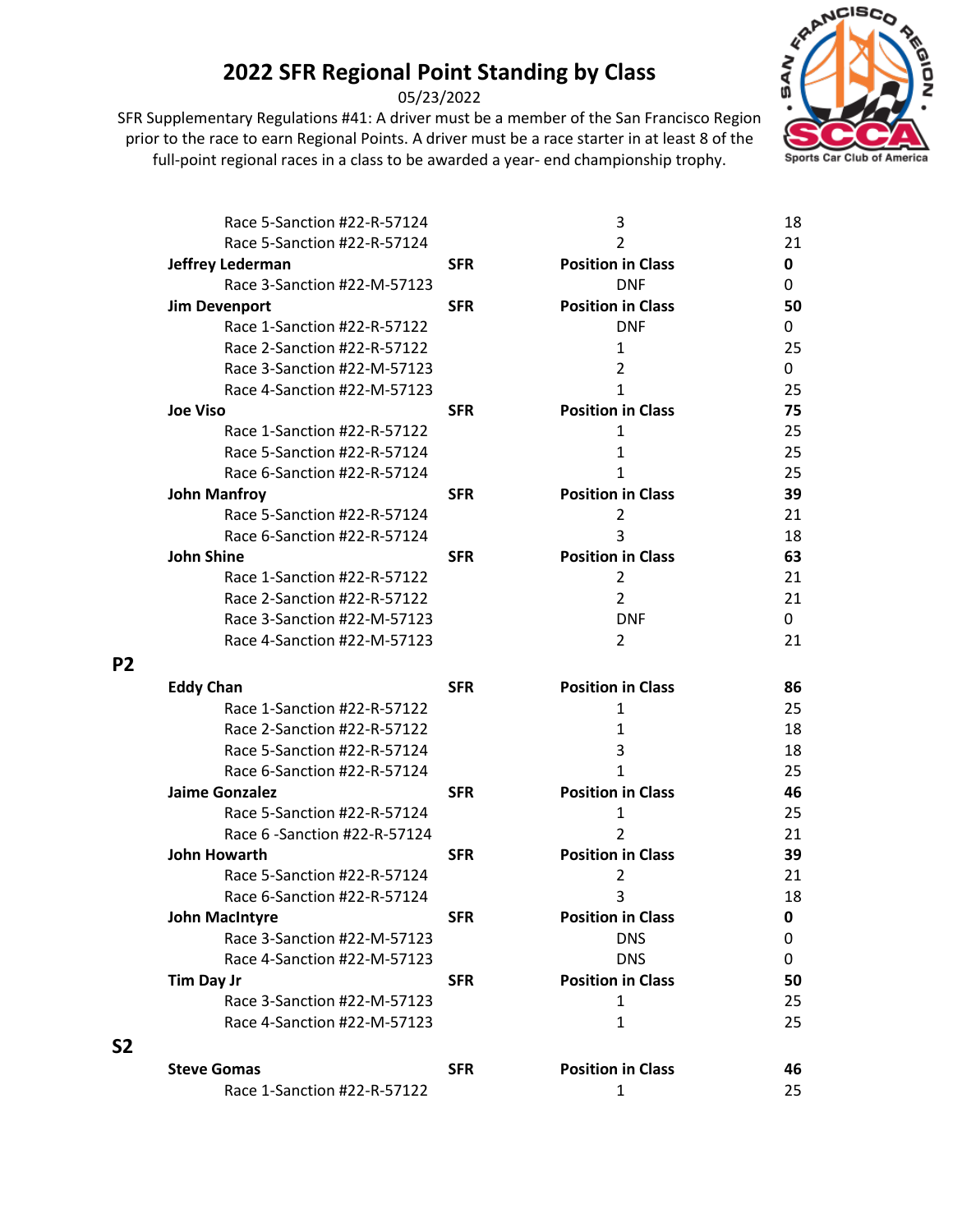05/23/2022

prior to the race to earn Regional Points. A driver must be a race starter in at least 8 of the full-point regional races in a class to be awarded a year- end championship trophy.



|           | Race 2-Sanction #22-R-57122    |            | $\overline{2}$           | 21 |
|-----------|--------------------------------|------------|--------------------------|----|
|           | <b>Troy Tinsley</b>            | <b>SFR</b> | <b>Position in Class</b> | 71 |
|           | Race 1-Sanction #22-R-57122    |            | 2                        | 21 |
|           | Race 2-Sanction #22-R-57122    |            | $\mathbf{1}$             | 25 |
|           | Race 3-Sanction #22-M-57123    |            | <b>DNF</b>               | 0  |
|           | Race 4-Sanction #22-M-57123    |            | 1                        | 25 |
| <b>SM</b> |                                |            |                          |    |
|           | Ari Ichinaga                   | <b>SFR</b> | <b>Position in Class</b> | 25 |
|           | Race 3-Sanction #22-R-57130(8) |            | 1                        | 25 |
|           | <b>Catherine Mali</b>          | <b>SFR</b> | <b>Position in Class</b> | 17 |
|           | Race 5-Sanction #22-R-57124    |            | 4                        | 17 |
|           | Race 6-Sanction #22-R-57124    |            | <b>DNS</b>               | 0  |
|           | <b>Christian Mali</b>          | <b>SFR</b> | <b>Position in Class</b> | 17 |
|           | Race 5-Sanction #22-R-57124    |            | <b>DNS</b>               | 0  |
|           | Race 6-Sanction #22-R-57124    |            | 4                        | 17 |
|           | David Rahemi                   | <b>SFR</b> | <b>Position in Class</b> | 18 |
|           | Race 3-Sanction #22-M-57123    |            | 3                        | 18 |
|           | <b>Joe Schubert</b>            | <b>SFR</b> | <b>Position in Class</b> | 33 |
|           | Race 3-Sanction #22-M-57123    |            | 5                        | 16 |
|           | Race 4-Sanction #22-M-57123    |            | 4                        | 17 |
|           | <b>John Anderson</b>           | <b>SFR</b> | <b>Position in Class</b> | 50 |
|           | Race 1-Sanction #22-R-57122    |            | 1                        | 25 |
|           | Race 2-Sanction #22-R-57122    |            | 1                        | 25 |
|           | <b>Malon Brown</b>             | <b>SFR</b> | <b>Position in Class</b> | 36 |
|           | Race 5-Sanction #22-R-57124    |            | 3                        | 18 |
|           | Race 6-Sanction #22-R-57124    |            | 3                        | 18 |
|           | <b>Ryan Gutile</b>             | <b>SFR</b> | <b>Position in Class</b> | 39 |
|           | Race 3-Sanction #22-M-57123    |            | $\overline{2}$           | 21 |
|           | Race 4-Sanction #22-M-57123    |            | 3                        | 18 |
|           | <b>Taz Oka</b>                 | <b>SFR</b> | <b>Position in Class</b> | 33 |
|           | Race 3-Sanction #22-M-57123    |            | 4                        | 17 |
|           | Race 4-Sanction #22-M-57123    |            | 5                        | 16 |
|           | <b>Tim Weaver</b>              | <b>SFR</b> | <b>Position in Class</b> | 50 |
|           | Race 5-Sanction #22-R-57124    |            | 1                        | 25 |
|           | Race 6-Sanction #22-R-57124    |            | 1                        | 25 |
|           | <b>Tommy McCarthy</b>          | <b>SFR</b> | <b>Position in Class</b> | 63 |
|           | Race 4-Sanction #22-M-57123    |            | 2                        | 21 |
|           | Race 5-Sanction #22-R-57124    |            | 2                        | 21 |
|           | Race 6-Sanction #22-R-57124    |            | $\overline{2}$           | 21 |
|           |                                |            |                          |    |

#### **SMG**

**Anthony Bonino SFR Position in Class 60**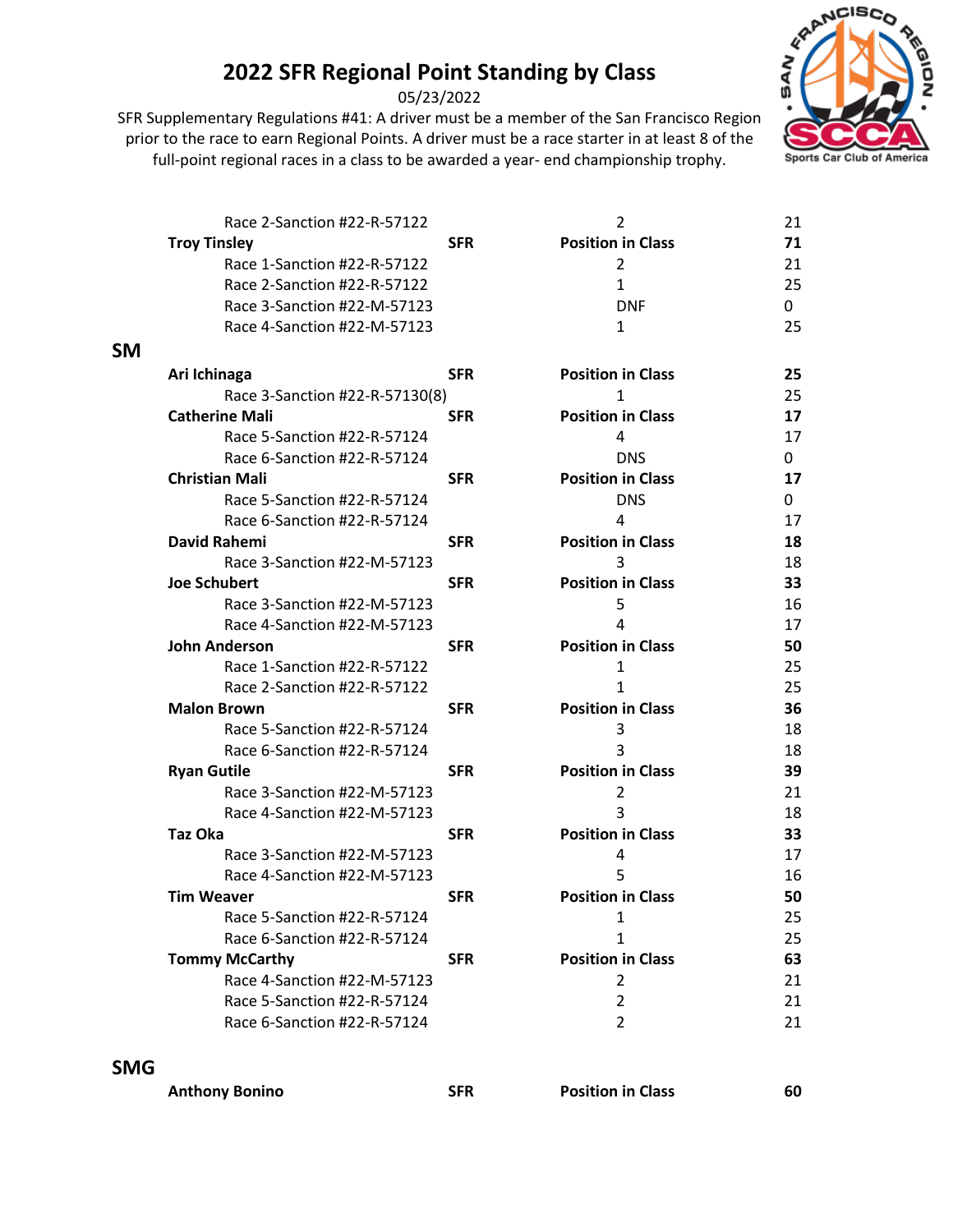05/23/2022



|            | Race 1-Sanction #22-R-57122    |            | 3                        | 18  |
|------------|--------------------------------|------------|--------------------------|-----|
|            | Race 2-Sanction #22-R-57122    |            | $\overline{2}$           | 21  |
|            | Race 5-Sanction #22-R-57124    |            | $\overline{2}$           | 21  |
|            | Race 6-Sanction #22-R-57124    |            | <b>DNS</b>               | 0   |
|            | Dan Cullinane                  | <b>SFR</b> | <b>Position in Class</b> | 88  |
|            | Race 1-Sanction #22-R-57122    |            | 2                        | 21  |
|            | Race 2-Sanction #22-R-57122    |            | 1                        | 25  |
|            | Race 3-Sanction #22-R-57130(8) |            | 2                        | 21  |
|            | Race 3-Sanction #22-M-57123    |            | <b>DNF</b>               | 0   |
|            | Race 4-Sanction #22-M-57123    |            | 2                        | 21  |
|            | <b>Jeff Sutton</b>             | <b>SFR</b> | <b>Position in Class</b> | 125 |
|            | Race 1-Sanction #22-R-57122    |            | 1                        | 25  |
|            | Race 3-Sanction #22-R-57130(8) |            | 1                        | 25  |
|            | Race 3-Sanction #22-M-57123    |            | $\mathbf{1}$             | 25  |
|            | Race 4-Sanction #22-M-57123    |            | $\mathbf{1}$             | 25  |
|            | Race 5-Sanction #22-R-57124    |            | $\mathbf{1}$             | 25  |
|            | Race 6-Sanction #22-R-57124    |            | <b>DNS</b>               | 0   |
|            | <b>Michael Smith</b>           | <b>SFR</b> | <b>Position in Class</b> | 0   |
|            | Race 3-Sanction #22-M-57123    |            | <b>DNF</b>               | 0   |
| <b>SMT</b> |                                |            |                          |     |
|            | <b>Aaron Jeansonne</b>         | <b>SFR</b> | <b>Position in Class</b> | 46  |
|            | Race 3-Sanction #22-M-57123    |            | 2                        | 21  |
|            | Race 4-Sanction #22-M-57123    |            | 1                        | 25  |
|            | <b>Alan Gjedsted</b>           | <b>SFR</b> | <b>Position in Class</b> | 13  |
|            | Race 1-Sanction #22-R-57122    |            | 40                       | 0   |
|            | Race 2-Sanction #22-R-57122    |            | 8                        | 13  |
|            | <b>Andres Prieto</b>           | <b>SFR</b> | <b>Position in Class</b> | 32  |
|            | Race 5-Sanction #22-R-57124    |            | 4                        | 18  |
|            | Race 6-Sanction #22-R-57124    |            | 6                        | 15  |
|            | <b>Bradley Oneto</b>           | <b>SFR</b> | <b>Position in Class</b> | 15  |
|            | Race 3-Sanction #22-M-57123    |            | 15                       | 6   |
|            | Race 4-Sanction #22-M-57123    |            | 12                       | 9   |
|            | <b>Brian Cross</b>             | <b>SFR</b> | <b>Position in Class</b> | 33  |
|            | Race 1-Sanction #22-R-57122    |            | 8                        | 13  |
|            | Race 2-Sanction #22-R-57122    |            | 14                       | 7   |
|            | Race 3-Sanction #22-M-57123    |            | <b>DNF</b>               | 0   |
|            | Race 4-Sanction #22-M-57123    |            | 11                       | 10  |
|            | Race 5-Sanction #22-R-57124    |            | 27                       | 0   |
|            | Race 6-Sanction #22-R-57124    |            | 18                       | 3   |
|            | <b>Charles Barr</b>            | <b>SFR</b> | <b>Position in Class</b> | 15  |
|            | Race 3-Sanction #22-R-57130(8) |            | 6                        | 15  |
|            | <b>Chris Lee</b>               | <b>SFR</b> | <b>Position in Class</b> | 0   |
|            | Race 5-Sanction #22-R-57124    |            | 25                       | 0   |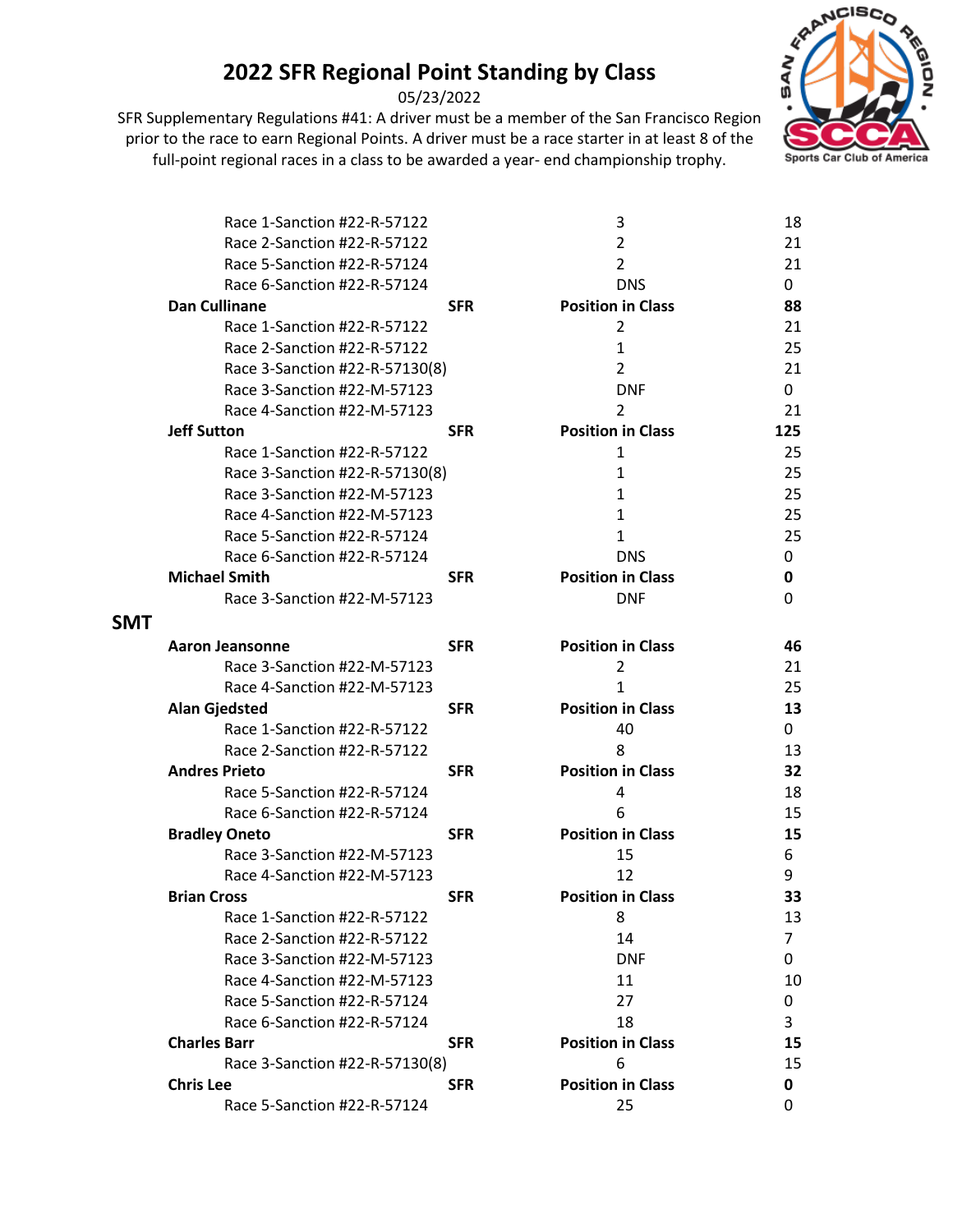05/23/2022

SFR Supplementary Regulations #41: A driver must be a member of the San Francisco Region prior to the race to earn Regional Points. A driver must be a race starter in at least 8 of the full-point regional races in a class to be awarded a year- end championship trophy.



| Race 6-Sanction #22-R-57124 |            | 30                       | 0              |
|-----------------------------|------------|--------------------------|----------------|
| <b>Dale Pestes</b>          | <b>SFR</b> | <b>Position in Class</b> | 0              |
| Race 1-Sanction #22-R-57122 |            | 21                       | 0              |
| Race 2-Sanction #22-R-57122 |            | 24                       | 0              |
| Dan Pruzan                  | <b>SFR</b> | <b>Position in Class</b> | 0              |
| Race 1-Sanction #22-R-57122 |            | 24                       | 0              |
| Race 2-Sanction #22-R-57122 |            | 29                       | 0              |
| <b>Daniel Deluna</b>        | <b>SFR</b> | <b>Position in Class</b> | 0              |
| Race 1-Sanction #22-R-57122 |            | 37                       | 0              |
| Race 2-Sanction #22-R-57122 |            | 35                       | 0              |
| Race 5-Sanction #22-R-57124 |            | 37                       | 0              |
| Race 6-Sanction #22-R-57124 |            | 32                       | 0              |
| <b>David Covin</b>          | <b>SFR</b> | <b>Position in Class</b> | 63             |
| Race 1-Sanction #22-R-57122 |            | 19                       | $\overline{2}$ |
| Race 2-Sanction #22-R-57122 |            | 15                       | 6              |
| Race 3-Sanction #22-M-57123 |            | 5                        | 16             |
| Race 4-Sanction #22-M-57123 |            | 4                        | 17             |
| Race 5-Sanction #22-R-57124 |            | 10                       | 11             |
| Race 6-Sanction #22-R-57124 |            | 10                       | 11             |
| David Rahemi                | <b>SFR</b> | <b>Position in Class</b> | 4              |
| Race 4-Sanction #22-M-57123 |            | 17                       | 4              |
| <b>David Vrane</b>          | <b>SFR</b> | <b>Position in Class</b> | 0              |
| Race 1-Sanction #22-R-57122 |            | 28                       | 0              |
| Race 2-Sanction #22-R-57122 |            | 30                       | 0              |
| <b>Derek Stewart</b>        | <b>SFR</b> | <b>Position in Class</b> | 21             |
| Race 5-Sanction #22-R-57124 |            | 9                        | 12             |
| Race 6-Sanction #22-R-57124 |            | 12                       | 9              |
| <b>Donald Ahn</b>           | <b>SFR</b> | <b>Position in Class</b> | 43             |
| Race 1-Sanction #22-R-57122 |            | 20                       | 1              |
| Race 2-Sanction #22-R-57122 |            | 17                       | 4              |
| Race 3-Sanction #22-M-57123 |            | 9                        | 12             |
| Race 4-Sanction #22-M-57123 |            | 8                        | 13             |
| Race 5-Sanction #22-R-57124 |            | 16                       | 5              |
| Race 6-Sanction #22-R-57124 |            | 13                       | 8              |
| <b>Eddie Dupee</b>          | <b>SFR</b> | <b>Position in Class</b> | 0              |
| Race 6-Sanction #22-R-57124 |            | 33                       | 0              |
| <b>Eric Fulkerson</b>       | <b>SFR</b> | <b>Position in Class</b> | 89             |
| Race 1-Sanction #22-R-57122 |            | 15                       | 6              |
| Race 2-Sanction #22-R-57122 |            | 5                        | 16             |
| Race 3-Sanction #22-M-57123 |            | 4                        | 17             |
| Race 4-Sanction #22-M-57123 |            | 3                        | 18             |
| Race 5-Sanction #22-R-57124 |            | 7                        | 14             |
| Race 6-Sanction #22-R-57124 |            | 3                        | 18             |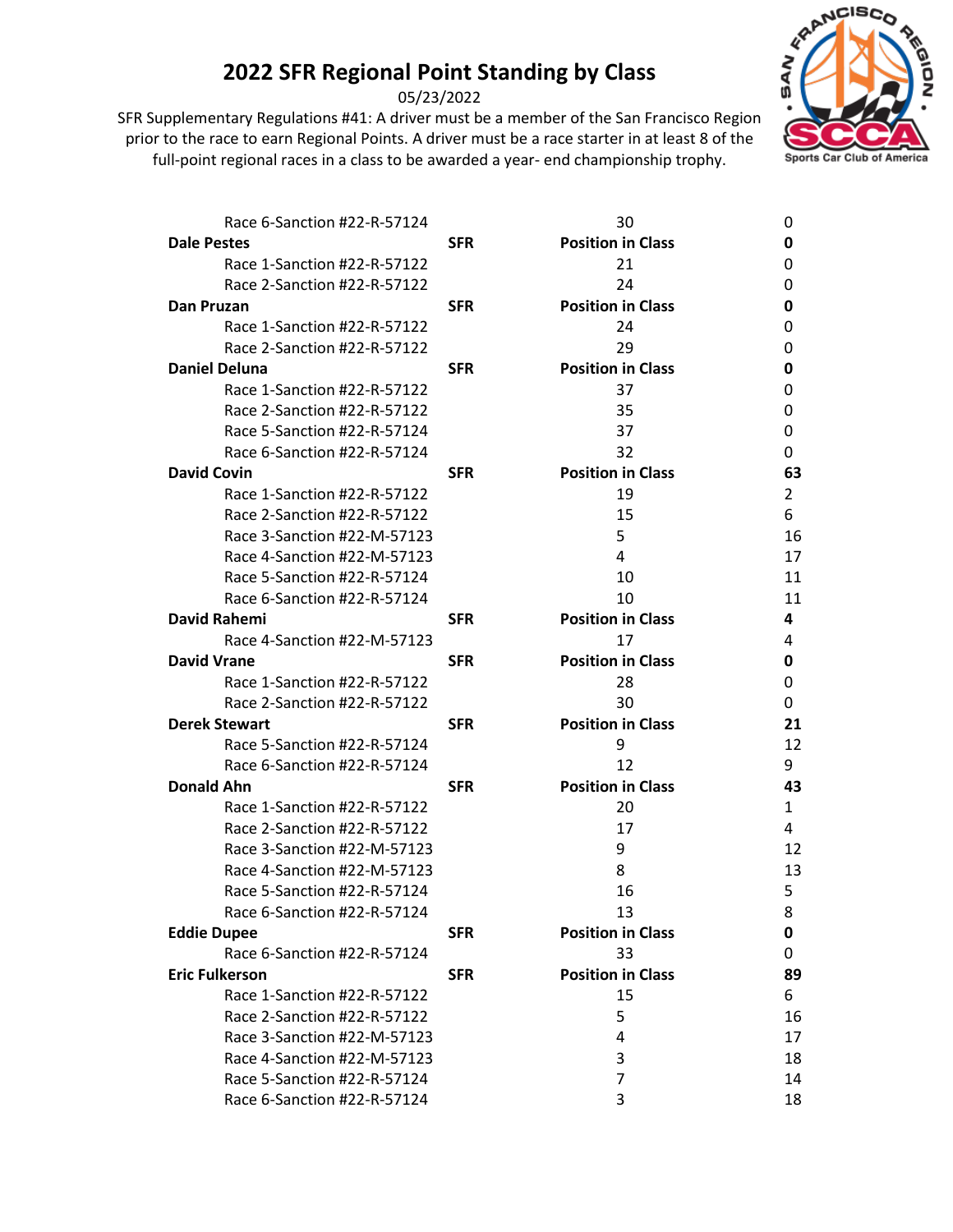05/23/2022



| <b>Ernesto Acevedo</b>      | <b>SFR</b> | <b>Position in Class</b> | 0              |
|-----------------------------|------------|--------------------------|----------------|
| Race 1-Sanction #22-R-57122 |            | 27                       | 0              |
| Race 2-Sanction #22-R-57122 |            | 26                       | 0              |
| <b>Fabrice Gallez</b>       | <b>SFR</b> | <b>Position in Class</b> | 0              |
| Race 1-Sanction #22-R-57122 |            | 29                       | 0              |
| Race 2-Sanction #22-R-57122 |            | <b>DNS</b>               | 0              |
| Race 5-Sanction #22-R-57124 |            | 29                       | 0              |
| Race 6-Sanction #22-R-57124 |            | <b>DNS</b>               | 0              |
| <b>Frank Zucchi</b>         | <b>SFR</b> | <b>Position in Class</b> | 3              |
| Race 1-Sanction #22-R-57122 |            | <b>DNS</b>               | 0              |
| Race 2-Sanction #22-R-57122 |            | 21                       | 0              |
| Race 3-Sanction #22-M-57123 |            | <b>DNS</b>               | 0              |
| Race 4-Sanction #22-M-57123 |            | <b>DNF</b>               | 0              |
| Race 5-Sanction #22-R-57124 |            | 19                       | $\overline{2}$ |
| Race 6-Sanction #22-R-57124 |            | 20                       | 1              |
| <b>Greg Hoff</b>            | <b>SFR</b> | <b>Position in Class</b> | 63             |
| Race 1-Sanction #22-R-57122 |            | 4                        | 17             |
| Race 2-Sanction #22-R-57122 |            | <b>DNS</b>               | 0              |
| Race 4-Sanction #22-M-57123 |            | 7                        | 14             |
| Race 5-Sanction #22-R-57124 |            | 3                        | 18             |
| Race 6-Sanction #22-R-57124 |            | $\overline{7}$           | 14             |
| <b>Gregory Smoot</b>        | <b>SFR</b> | <b>Position in Class</b> | 71             |
| Race 1-Sanction #22-R-57122 |            | 6                        | 15             |
| Race 2-Sanction #22-R-57122 |            | 10                       | 11             |
| Race 3-Sanction #22-M-57123 |            | 3                        | 18             |
| Race 4-Sanction #22-M-57123 |            | 5                        | 16             |
| Race 5-Sanction #22-R-57124 |            | 17                       | 4              |
| Race 6-Sanction #22-R-57124 |            | 14                       | 7              |
| lan Epstein                 | <b>SFR</b> | <b>Position in Class</b> | 0              |
| Race 1-Sanction #22-R-57122 |            | 31                       | 0              |
| Race 2-Sanction #22-R-57122 |            | 31                       | 0              |
| <b>Jared Highman</b>        | <b>SFR</b> | <b>Position in Class</b> | 42             |
| Race 5-Sanction #22-R-57124 |            | 1                        | 25             |
| Race 6-Sanction #22-R-57124 |            | Δ                        | 17             |
| <b>Jared Korth</b>          | <b>SFR</b> | <b>Position in Class</b> | 24             |
| Race 3-Sanction #22-M-57123 |            | 7                        | 14             |
| Race 4-Sanction #22-M-57123 |            | <b>DNS</b>               | 0              |
| Race 5-Sanction #22-R-57124 |            | 22                       | 0              |
| Race 6-Sanction #22-R-57124 |            | 11                       | 10             |
| <b>Jayceton Lapid</b>       | <b>SFR</b> | <b>Position in Class</b> | 24             |
| Race 1-Sanction #22-R-57122 |            | 13                       | 8              |
| Race 2-Sanction #22-R-57122 |            | 11                       | 10             |
| Race 5-Sanction #22-R-57124 |            | 15                       | 6              |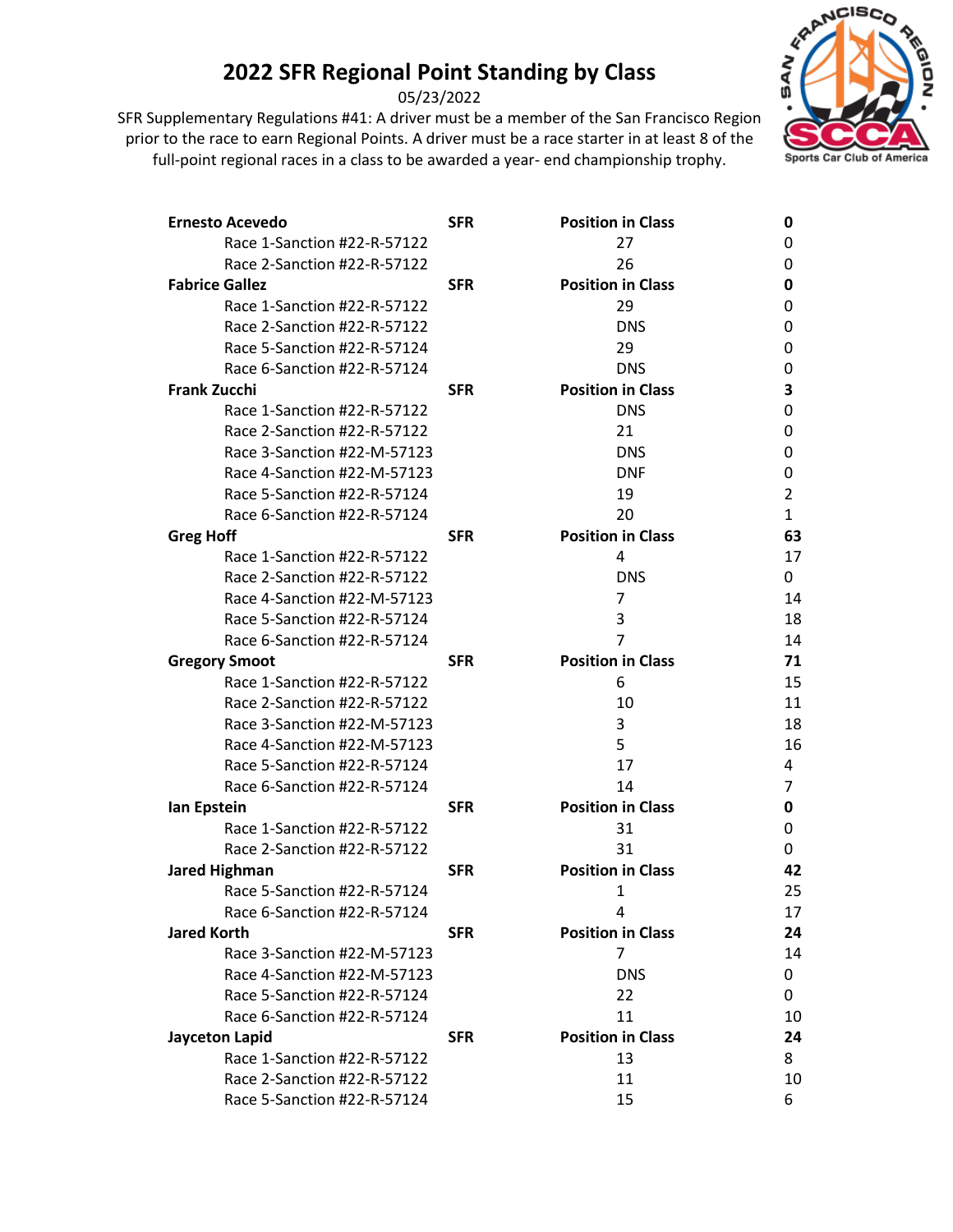05/23/2022



| Race 6-Sanction #22-R-57124    |            | 22                       | 0  |
|--------------------------------|------------|--------------------------|----|
| Joan Linehan                   | <b>SFR</b> | <b>Position in Class</b> | 18 |
| Race 1-Sanction #22-R-57122    |            | 30                       | 0  |
| Race 2-Sanction #22-R-57122    |            | 27                       | 0  |
| Race 3-Sanction #22-M-57123    |            | 14                       | 7  |
| Race 4-Sanction #22-M-57123    |            | 10                       | 11 |
| <b>Joe Kou</b>                 | <b>SFR</b> | <b>Position in Class</b> | 56 |
| Race 1-Sanction #22-R-57122    |            | <b>DNS</b>               | 0  |
| Race 3-Sanction #22-M-57123    |            | 8                        | 13 |
| Race 4-Sanction #22-M-57123    |            | 6                        | 15 |
| Race 5-Sanction #22-R-57124    |            | 6                        | 15 |
| Race 6-Sanction #22-R-57124    |            | 8                        | 13 |
| <b>John Paul Jose</b>          | <b>SFR</b> | <b>Position in Class</b> | 0  |
| Race 5-Sanction #22-R-57124    |            | 24                       | 0  |
| Race 6-Sanction #22-R-57124    |            | 26                       | 0  |
| <b>Joseph Carl</b>             | <b>SFR</b> | <b>Position in Class</b> | 55 |
| Race 1-Sanction #22-R-57122    |            | 17                       | 4  |
| Race 2-Sanction #22-R-57122    |            | 12                       | 9  |
| Race 3-Sanction #22-M-57123    |            | 11                       | 10 |
| Race 3-Sanction #22-R-57130(8) |            | $\mathbf{1}$             | 25 |
| Race 4-Sanction #22-M-57123    |            | <b>DNF</b>               | 0  |
| Race 5-Sanction #22-R-57124    |            | 14                       | 7  |
| Race 6-Sanction #22-R-57124    |            | 21                       | 0  |
| <b>Joseph Ysais</b>            | <b>SFR</b> | <b>Position in Class</b> | 0  |
| Race 5-Sanction #22-R-57124    |            | 28                       | O  |
| Race 6-Sanction #22-R-57124    |            | 29                       | 0  |
| Joshua Schachter               | <b>SFR</b> | <b>Position in Class</b> | 0  |
| Race 5-Sanction #22-R-57124    |            | 36                       | 0  |
| Race 6-Sanction #22-R-57124    |            | 37                       | 0  |
| <b>Juan Graziosi</b>           | <b>SFR</b> | <b>Position in Class</b> | 22 |
| Race 5-Sanction #22-R-57124    |            | 11                       | 10 |
| Race 6-Sanction #22-R-57124    |            | 9                        | 12 |
| <b>Justin Casey</b>            | <b>SFR</b> | <b>Position in Class</b> | 25 |
| Race 5-Sanction #22-R-57124    |            | 38                       | 0  |
| Race 6-Sanction #22-R-57124    |            | $\mathbf{1}$             | 25 |
| <b>Kevin Carter</b>            | <b>SFR</b> | <b>Position in Class</b> | 30 |
| Race 1-Sanction #22-R-57122    |            | 18                       | 3  |
| Race 2-Sanction #22-R-57122    |            | $\overline{7}$           | 14 |
| Race 5-Sanction #22-R-57124    |            | 12                       | 9  |
| Race 6-Sanction #22-R-57124    |            | 17                       | 4  |
| <b>Kirk Williams</b>           | <b>SFR</b> | <b>Position in Class</b> | 18 |
| Race 3-Sanction #22-R-57130(8) |            | 3                        | 18 |
| Race 5-Sanction #22-R-57124    |            | 30                       | 0  |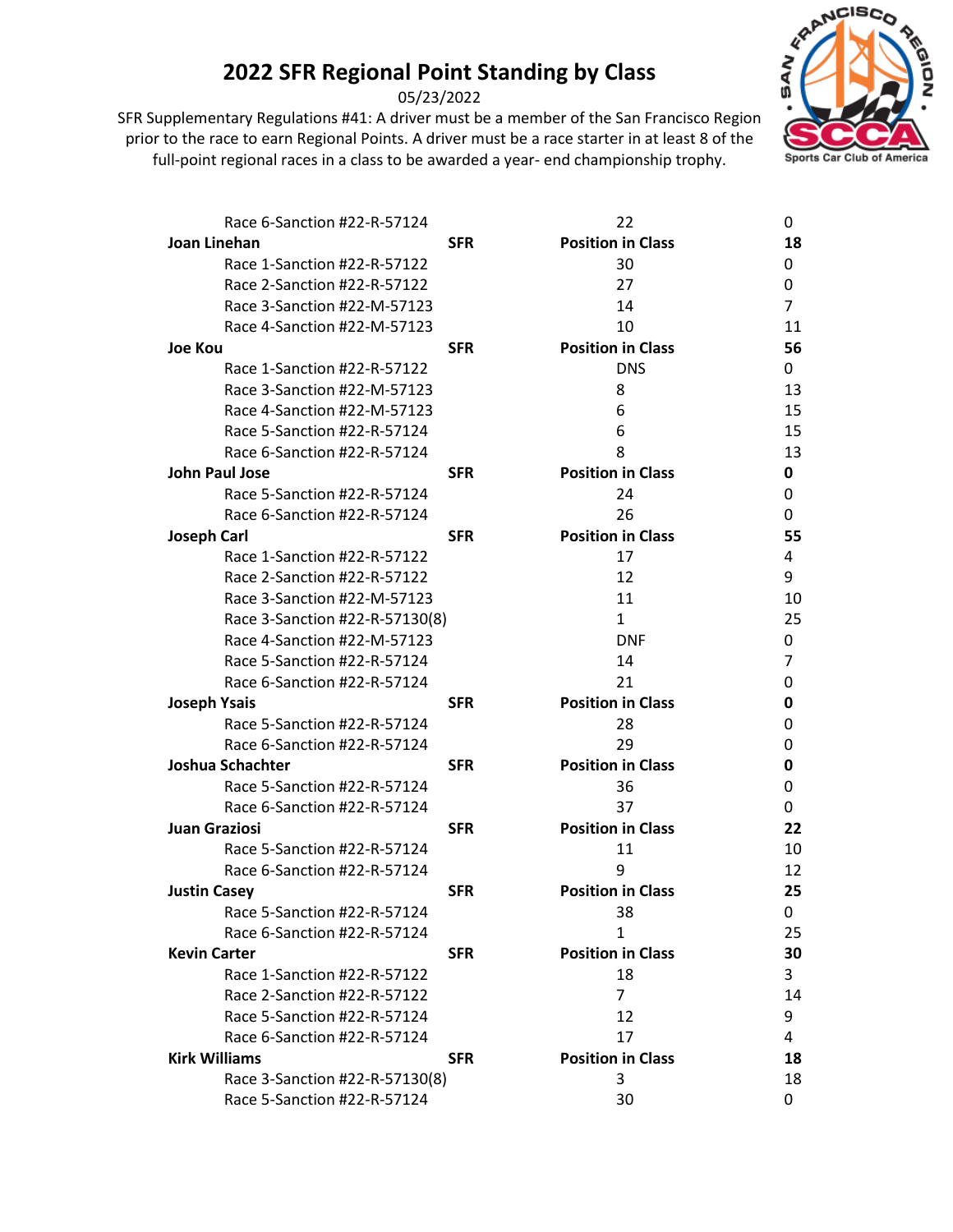05/23/2022



| Race 6-Sanction #22-R-57124 |            | 38                       | 0  |
|-----------------------------|------------|--------------------------|----|
| <b>Lynsie Zellmer</b>       | <b>SFR</b> | <b>Position in Class</b> | 9  |
| Race 3-Sanction #22-M-57123 |            | 18                       | 3  |
| Race 4-Sanction #22-M-57123 |            | 15                       | 6  |
| <b>Mark Lenney</b>          | <b>SFR</b> | <b>Position in Class</b> | 2  |
| Race 1-Sanction #22-R-57122 |            | 23                       | 0  |
| Race 2-Sanction #22-R-57122 |            | 19                       | 2  |
| <b>Max Fletcher</b>         | <b>SFR</b> | <b>Position in Class</b> | 0  |
| Race 5-Sanction #22-R-57124 |            | 33                       | 0  |
| Race 6-Sanction #22-R-57124 |            | 34                       | 0  |
| <b>Michael Herbert</b>      | <b>SFR</b> | <b>Position in Class</b> | 19 |
| Race 1-Sanction #22-R-57122 |            | 25                       | 0  |
| Race 2-Sanction #22-R-57122 |            | 23                       | 0  |
| Race 3-Sanction #22-M-57123 |            | 10                       | 11 |
| Race 4-Sanction #22-M-57123 |            | 13                       | 8  |
| Race 5-Sanction #22-R-57124 |            | <b>DNF</b>               | 0  |
| Race 6-Sanction #22-R-57124 |            | 27                       | 0  |
| <b>Mike LaBouff</b>         | <b>SFR</b> | <b>Position in Class</b> | 31 |
| Race 1-Sanction #22-R-57122 |            | 11                       | 10 |
| Race 2-Sanction #22-R-57122 |            | 13                       | 8  |
| Race 5-Sanction #22-R-57124 |            | 13                       | 8  |
| Race 6-Sanction #22-R-57124 |            | 16                       | 5  |
| <b>Mike Ray</b>             | <b>SFR</b> | <b>Position in Class</b> | 0  |
| Race 1-Sanction #22-R-57122 |            | 26                       | 0  |
| Race 2-Sanction #22-R-57122 |            | 25                       | 0  |
| <b>Peter Phung</b>          | <b>SFR</b> | <b>Position in Class</b> | 32 |
| Race 1-Sanction #22-R-57122 |            | 16                       | 5  |
| Race 2-Sanction #22-R-57122 |            | 18                       | 3  |
| Race 3-Sanction #22-M-57123 |            | 12                       | 9  |
| Race 4-Sanction #22-M-57123 |            | 9                        | 12 |
| Race 5-Sanction #22-R-57124 |            | 18                       | 3  |
| Race 6-Sanction #22-R-57124 |            | 25                       | 0  |
| <b>Phillip Holifield</b>    | <b>SFR</b> | <b>Position in Class</b> | 3  |
| Race 5-Sanction #22-R-57124 |            | 20                       | 1  |
| Race 6-Sanction #22-R-57124 |            | 19                       | 2  |
| <b>Richard Bailey</b>       | <b>SFR</b> | <b>Position in Class</b> | 0  |
| Race 1-Sanction #22-R-57122 |            | 33                       | 0  |
| Race 2-Sanction #22-R-57122 |            | 28                       | 0  |
| <b>Rob Fuller</b>           | <b>SFR</b> | <b>Position in Class</b> | 56 |
| Race 1-Sanction #22-R-57122 |            | 10                       | 11 |
| Race 2-Sanction #22-R-57122 |            | 9                        | 12 |
| Race 5-Sanction #22-R-57124 |            | 5                        | 16 |
| Race 6-Sanction #22-R-57124 |            | 5                        | 17 |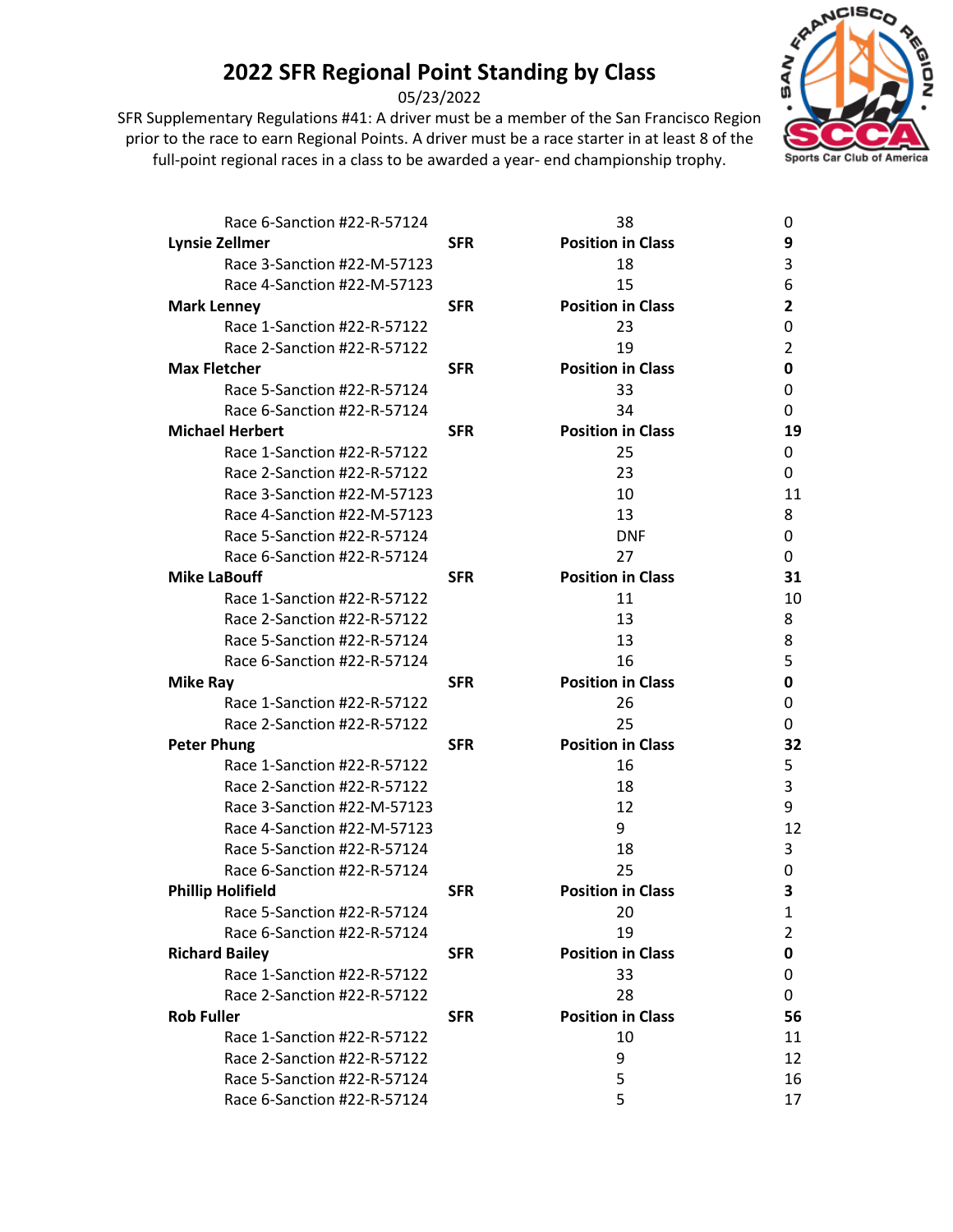05/23/2022

SFR Supplementary Regulations #41: A driver must be a member of the San Francisco Region prior to the race to earn Regional Points. A driver must be a race starter in at least 8 of the full-point regional races in a class to be awarded a year- end championship trophy.



| <b>Robert Epstein</b>          | <b>SFR</b> | <b>Position in Class</b> | 0  |
|--------------------------------|------------|--------------------------|----|
| Race 1-Sanction #22-R-57122    |            | 22                       | 0  |
| Race 2-Sanction #22-R-57122    |            | 20                       | 1  |
| <b>Ron Bond</b>                | <b>SFR</b> | <b>Position in Class</b> | 17 |
| Race 1-Sanction #22-R-57122    |            | 32                       | 0  |
| Race 2-Sanction #22-R-57122    |            | 36                       | 0  |
| Race 3-Sanction #22-R-57130(8) |            | 4                        | 17 |
| Race 5-Sanction #22-R-57124    |            | 35                       | 0  |
| Race 6-Sanction #22-R-57124    |            | 36                       | 0  |
| <b>Ross Lindell</b>            | <b>SFR</b> | <b>Position in Class</b> | 14 |
| Race 1-Sanction #22-R-57122    |            | 7                        | 14 |
| Race 2-Sanction #22-R-57122    |            | 37                       | 0  |
| <b>Scott Carter</b>            | <b>SFR</b> | <b>Position in Class</b> | 0  |
| Race 1-Sanction #22-R-57122    |            | <b>DNS</b>               | 0  |
| Race 5-Sanction #22-R-57124    |            | 23                       | 0  |
| Race 6-Sanction #22-R-57124    |            | 23                       | 0  |
| <b>Scott Smith</b>             | <b>SFR</b> | <b>Position in Class</b> | 13 |
| Race 5-Sanction #22-R-57124    |            | 8                        | 13 |
| Race 6-Sanction #22-R-57124    |            | 40                       | 0  |
| <b>Scott Story</b>             | <b>SFR</b> | <b>Position in Class</b> | 0  |
| Race 5-Sanction #22-R-57124    |            | 21                       | 0  |
| Race 6-Sanction #22-R-57124    |            | 28                       | 0  |
| Stephen Ichinaga               | <b>SFR</b> | <b>Position in Class</b> | 16 |
| Race 3-Sanction #22-R-57130(8) |            | 5                        | 16 |
| <b>Steve Meyers</b>            | <b>SFR</b> | <b>Position in Class</b> | 21 |
| Race 3-Sanction #22-R-57130(8) |            | 2                        | 21 |
| <b>Suzanne Cobos</b>           | <b>SFR</b> | <b>Position in Class</b> | 9  |
| Race 1-Sanction #22-R-57122    |            | 35                       | 0  |
| Race 2-Sanction #22-R-57122    |            | <b>DNS</b>               | 0  |
| Race 3-Sanction #22-M-57123    |            | 17                       | 4  |
| Race 4-Sanction #22-M-57123    |            | 16                       | 5  |
| Race 5-Sanction #22-R-57124    |            | 31                       | 0  |
| Race 6-Sanction #22-R-57124    |            | 31                       | 0  |
| <b>Taylor Vance</b>            | <b>SFR</b> | <b>Position in Class</b> | 0  |
| Race 5-Sanction #22-R-57124    |            | <b>DNS</b>               | 0  |
| Race 6-Sanction #22-R-57124    |            | 24                       | 0  |
| <b>Tim Barber</b>              | <b>SFR</b> | <b>Position in Class</b> | 43 |
| Race 1-Sanction #22-R-57122    |            | 3                        | 18 |
| Race 2-Sanction #22-R-57122    |            | 1                        | 25 |
| <b>Tim Wright</b>              | <b>SFR</b> | <b>Position in Class</b> | 7  |
| Race 1-Sanction #22-R-57122    |            | 14                       | 7  |
| Race 2-Sanction #22-R-57122    |            | 22                       | 0  |
| <b>Tom Brown</b>               | <b>SFR</b> | <b>Position in Class</b> | 0  |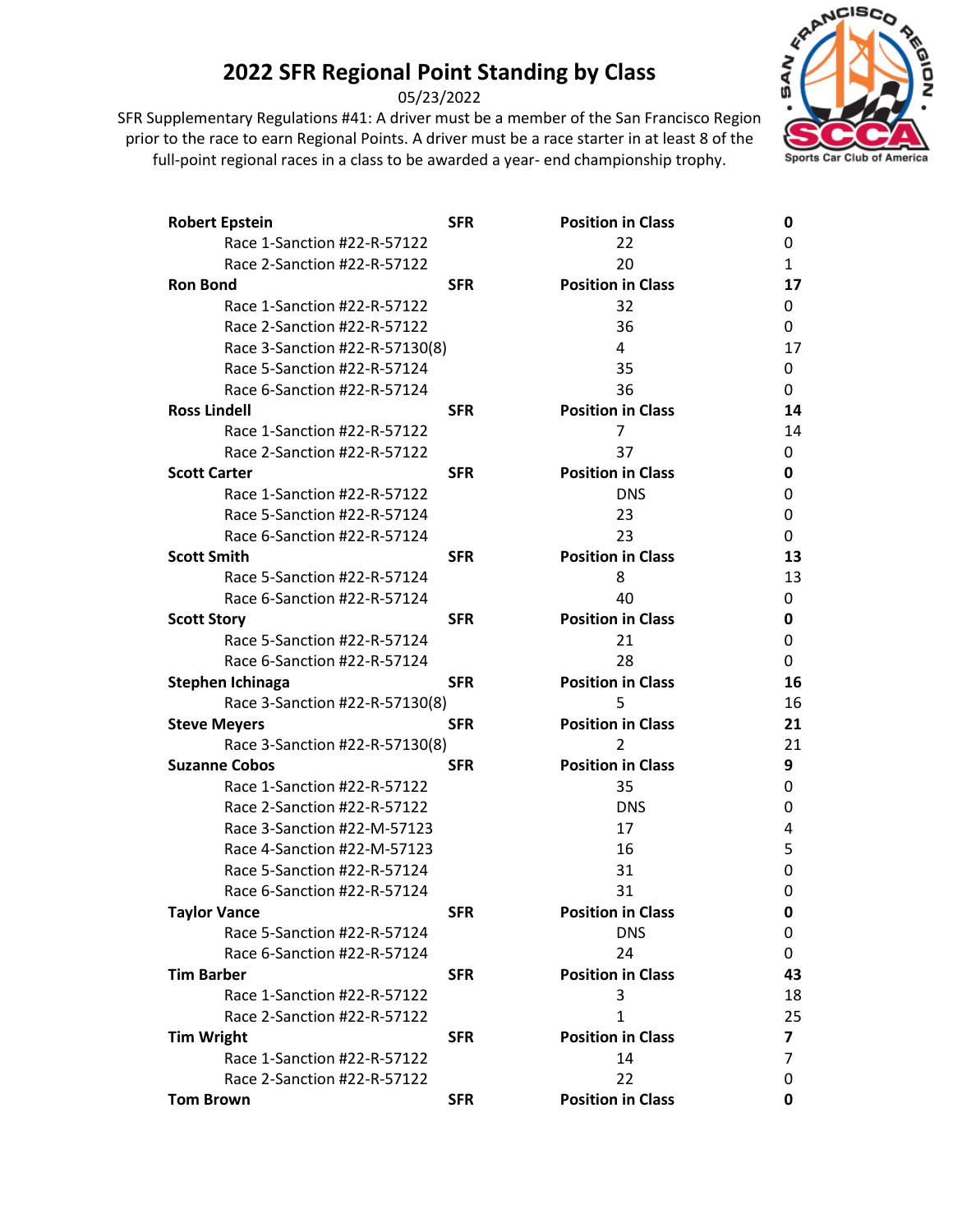05/23/2022



|            | Race 1-Sanction #22-R-57122 |            | 39                       | 0   |
|------------|-----------------------------|------------|--------------------------|-----|
|            | Race 2-Sanction #22-R-57122 |            | 34                       | 0   |
|            | Race 5-Sanction #22-R-57124 |            | 39                       | 0   |
|            | Race 6-Sanction #22-R-57124 |            | 39                       | 0   |
|            | <b>Wa Huong</b>             | <b>SFR</b> | <b>Position in Class</b> | 127 |
|            | Race 1-Sanction #22-R-57122 |            | 2                        | 21  |
|            | Race 2-Sanction #22-R-57122 |            | 3                        | 18  |
|            | Race 3-Sanction #22-M-57123 |            | $\mathbf{1}$             | 25  |
|            | Race 4-Sanction #22-M-57123 |            | $\overline{2}$           | 21  |
|            | Race 5-Sanction #22-R-57124 |            | 2                        | 21  |
|            | Race 6-Sanction #22-R-57124 |            | $\overline{2}$           | 21  |
| <b>SMX</b> |                             |            |                          |     |
| <b>SP</b>  |                             |            |                          |     |
|            | <b>Casey Mcloed</b>         | <b>SFR</b> | <b>Position in Class</b> | 21  |
|            | Race 5-Sanction #22-R-57124 |            | $\overline{2}$           | 21  |
|            | Race 6-Sanction #22-R-57124 |            | <b>DNF</b>               | 0   |
|            | Dan Kowaleski               | <b>SFR</b> | <b>Position in Class</b> | 25  |
|            | Race 1-Sanction #22-R-57122 |            | 1                        | 25  |
|            | <b>Jeff Francis</b>         | <b>SFR</b> | <b>Position in Class</b> | 50  |
|            | Race 5-Sanction #22-R-57124 |            | $\mathbf{1}$             | 25  |
|            | Race 6-Sanction #22-R-57124 |            | 1                        | 25  |
|            | <b>Mike Enos</b>            | <b>SFR</b> | <b>Position in Class</b> | 50  |
|            | Race 3-Sanction #22-M-57123 |            | 1                        | 25  |
|            | Race 4-Sanction #22-M-57123 |            | $\mathbf{1}$             | 25  |
| <b>SRF</b> |                             |            |                          |     |
|            | <b>Andrew Moore</b>         | <b>SFR</b> | <b>Position in Class</b> | 32  |
|            | Race 1-Sanction #22-R-57122 |            | 7                        | 14  |
|            | Race 2-Sanction #22-R-57122 |            | 3                        | 18  |
|            | <b>Bert Aramburu</b>        | <b>SFR</b> | <b>Position in Class</b> | 35  |
|            | Race 5-Sanction #22-R-57124 |            | 4                        | 17  |
|            | Race 6-Sanction #22-R-57124 |            | 3                        | 18  |
|            | <b>Bruce Richardson</b>     | <b>SFR</b> | <b>Position in Class</b> | 98  |
|            | Race 1-Sanction #22-R-57122 |            | 4                        | 17  |
|            | Race 2-Sanction #22-R-57122 |            | <b>DNF</b>               | 0   |
|            | Race 3-Sanction #22-M-57123 |            | 2                        | 21  |
|            | Race 4-Sanction #22-M-57123 |            | 2                        | 21  |
|            | Race 5-Sanction #22-R-57124 |            | 3                        | 18  |
|            | Race 6-Sanction #22-R-57124 |            | $\overline{2}$           | 21  |
|            | <b>Dave Potter</b>          | <b>SFR</b> | <b>Position in Class</b> | 18  |
|            | Race 1-Sanction #22-R-57122 |            | 3                        | 18  |
|            | Race 2-Sanction #22-R-57122 |            | <b>DNF</b>               | 0   |
|            |                             |            |                          |     |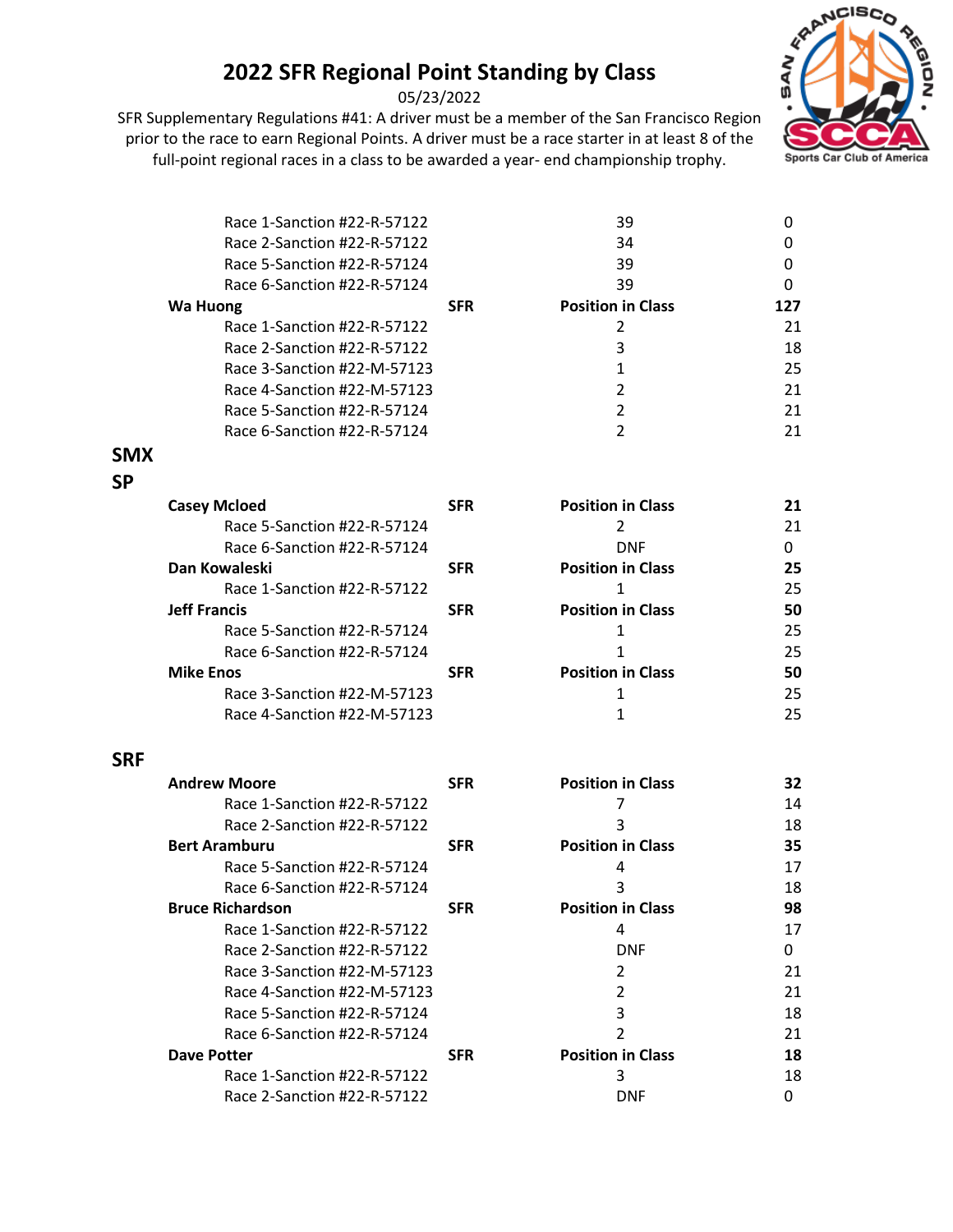05/23/2022



|      | <b>Dylan Arthaud</b>        | <b>SFR</b> | <b>Position in Class</b> | 119 |
|------|-----------------------------|------------|--------------------------|-----|
|      | Race 1-Sanction #22-R-57122 |            | 5                        | 16  |
|      | Race 2-Sanction #22-R-57122 |            | $\overline{2}$           | 21  |
|      | Race 3-Sanction #22-M-57123 |            | 3                        | 18  |
|      | Race 4-Sanction #22-M-57123 |            | 3                        | 18  |
|      | Race 5-Sanction #22-R-57124 |            | 2                        | 21  |
|      | Race 6-Sanction #22-R-57124 |            | 1                        | 25  |
|      | <b>Ed Coyne</b>             | <b>SFR</b> | <b>Position in Class</b> | 33  |
|      | Race 5-Sanction #22-R-57124 |            | 5                        | 16  |
|      | Race 6-Sanction #22-R-57124 |            | 4                        | 17  |
|      | <b>Erich Woolley</b>        | <b>SFR</b> | <b>Position in Class</b> | 125 |
|      | Race 1-Sanction #22-R-57122 |            | 1                        | 25  |
|      | Race 2-Sanction #22-R-57122 |            | 1                        | 25  |
|      | Race 3-Sanction #22-M-57123 |            | 1                        | 25  |
|      | Race 4-Sanction #22-M-57123 |            | 1                        | 25  |
|      | Race 5-Sanction #22-R-57124 |            | 1                        | 25  |
|      | Race 6-Sanction #22-R-57124 |            | <b>DNF</b>               | 0   |
|      | <b>Paul Mantiply</b>        | <b>SFR</b> | <b>Position in Class</b> | 15  |
|      | Race 1-Sanction #22-R-57122 |            | 6                        | 15  |
|      | <b>Sean Saint</b>           | <b>SFR</b> | <b>Position in Class</b> | 21  |
|      | Race 1-Sanction #22-R-57122 |            | 3                        | 21  |
| SRF3 |                             |            |                          |     |
|      | <b>Bill Booth</b>           | <b>SFR</b> | <b>Position in Class</b> | 111 |
|      | Race 1-Sanction #22-R-57122 |            | 2                        | 21  |
|      | Race 2-Sanction #22-R-57122 |            | 3                        | 18  |
|      | Race 3-Sanction #22-M-57123 |            | 5                        | 16  |
|      | Race 4-Sanction #22-M-57123 |            | 4                        | 17  |
|      | Race 5-Sanction #22-R-57124 |            | 3                        | 18  |
|      | Race 6-Sanction #22-R-57124 |            | $\overline{2}$           | 21  |
|      | <b>Bill Jordan</b>          | <b>SFR</b> | <b>Position in Class</b> | 49  |
|      | Race 1-Sanction #22-R-57122 |            | 6                        | 15  |
|      | Race 2-Sanction #22-R-57122 |            | 9                        | 12  |
|      | Race 3-Sanction #22-M-57123 |            | 8                        | 13  |
|      | Race 4-Sanction #22-M-57123 |            | 12                       | 9   |
|      | <b>Brandon Lewis</b>        | <b>SFR</b> | <b>Position in Class</b> | 53  |
|      | Race 1-Sanction #22-R-57122 |            | 4                        | 17  |
|      | Race 2-Sanction #22-R-57122 |            | 11                       | 10  |
|      | Race 3-Sanction #22-M-57123 |            | $\overline{7}$           | 14  |
|      | Race 4-Sanction #22-M-57123 |            | 9                        | 12  |
|      | <b>Caleb Shrader</b>        | <b>SFR</b> | <b>Position in Class</b> | 39  |
|      | Race 3-Sanction #22-M-57123 |            | 2                        | 21  |
|      | Race 4-Sanction #22-M-57123 |            | 3                        | 18  |
|      | <b>Darrell Anderson</b>     | <b>SFR</b> | <b>Position in Class</b> | 21  |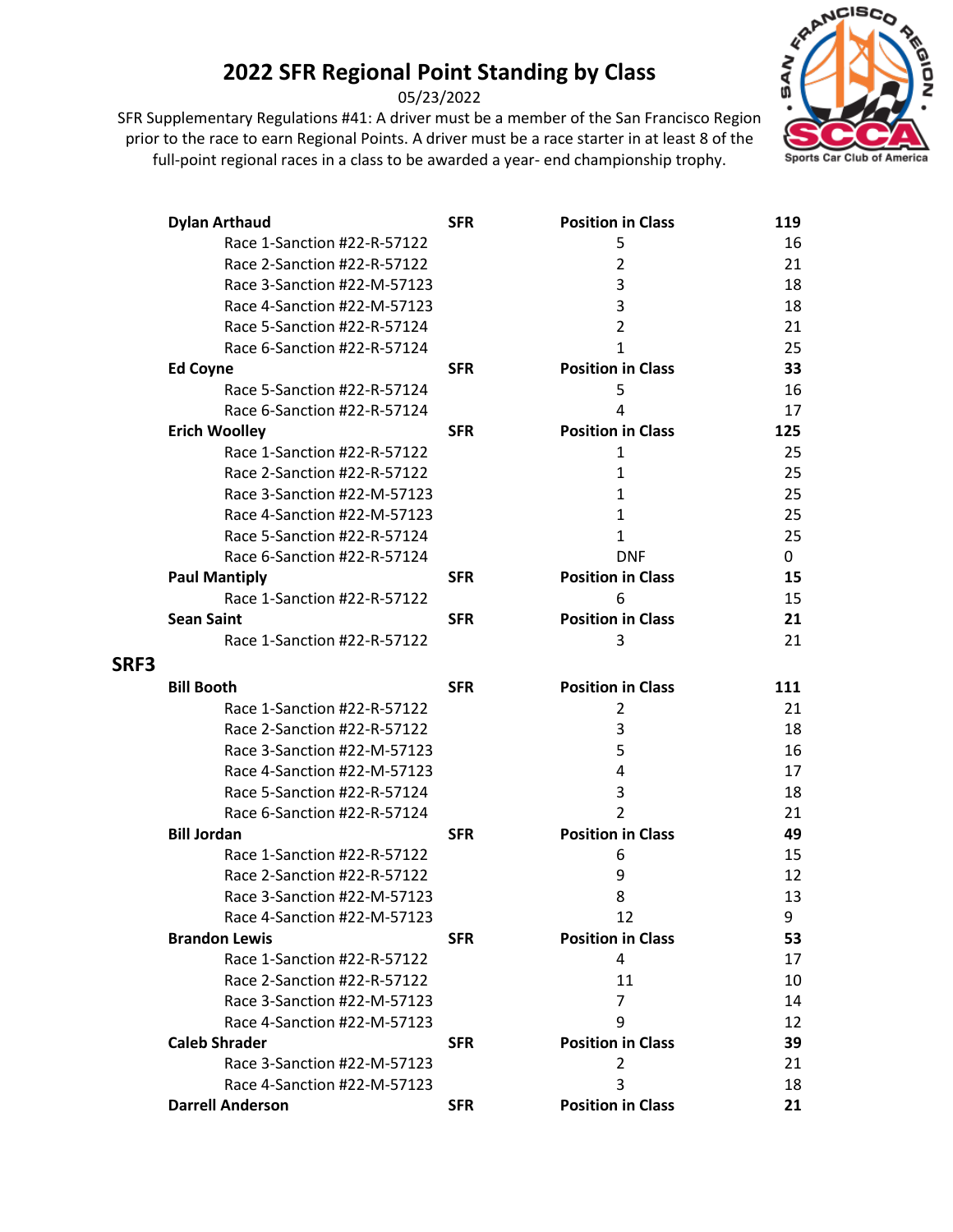05/23/2022



| Race 3-Sanction #22-M-57123    |            | 14                       | 7              |
|--------------------------------|------------|--------------------------|----------------|
| Race 4-Sanction #22-M-57123    |            | 7                        | 14             |
| <b>Dean Crowe</b>              | <b>SFR</b> | <b>Position in Class</b> | 28             |
| Race 1-Sanction #22-R-57122    |            | 19                       | $\overline{2}$ |
| Race 2-Sanction #22-R-57122    |            | 21                       | 0              |
| Race 3-Sanction #22-M-57123    |            | 20                       | 1              |
| Race 3-Sanction #22-R-57130(8) |            | $\overline{2}$           | 21             |
| Race 4-Sanction #22-M-57123    |            | 21                       | 0              |
| Race 5-Sanction #22-R-57124    |            | 17                       | 4              |
| Race 6-Sanction #22-R-57124    |            | <b>DNS</b>               | 0              |
| <b>Eric Hand</b>               | <b>SFR</b> | <b>Position in Class</b> | 43             |
| Race 1-Sanction #22-R-57122    |            | 5                        | 16             |
| Race 2-Sanction #22-R-57122    |            | <b>DNF</b>               | 0              |
| Race 3-Sanction #22-M-57123    |            | 12                       | 9              |
| Race 4-Sanction #22-M-57123    |            | <b>DNF</b>               | 0              |
| Race 5-Sanction #22-R-57124    |            | 13                       | 8              |
| Race 6-Sanction #22-R-57124    |            | 11                       | 10             |
| <b>Frank Valente</b>           | <b>SFR</b> | <b>Position in Class</b> | 5              |
| Race 1-Sanction #22-R-57122    |            | 18                       | 3              |
| Race 2-Sanction #22-R-57122    |            | 22                       | 0              |
| Race 3-Sanction #22-M-57123    |            | <b>DNF</b>               | 0              |
| Race 4-Sanction #22-M-57123    |            | 19                       | 2              |
| <b>Greg Hoff</b>               | <b>SFR</b> | <b>Position in Class</b> | 72             |
| Race 1-Sanction #22-R-57122    |            | 20                       | 1              |
| Race 2-Sanction #22-R-57122    |            | 4                        | 17             |
| Race 3-Sanction #22-M-57123    |            | 9                        | 12             |
| Race 4-Sanction #22-M-57123    |            | 5                        | 16             |
| Race 5-Sanction #22-R-57124    |            | 1                        | 25             |
| Race 6-Sanction #22-R-57124    |            | <b>DNF</b>               | 0              |
| <b>Haydn Fischer</b>           | <b>SFR</b> | <b>Position in Class</b> | 32             |
| Race 1-Sanction #22-R-57122    |            | 21                       | 0              |
| Race 2-Sanction #22-R-57122    |            | 16                       | 5              |
| Race 3-Sanction #22-R-57130(8) |            | 1                        | 25             |
| Race 5-Sanction #22-R-57124    |            | 6                        | 15             |
| Race 6-Sanction #22-R-57124    |            | 9                        | 12             |
| <b>James Chartres</b>          | <b>SFR</b> | <b>Position in Class</b> | 28             |
| Race 5-Sanction #22-R-57124    |            | 7                        | 14             |
| Race 6-Sanction #22-R-57124    |            | 7                        | 14             |
| <b>Jerry Aplass</b>            | <b>SFR</b> | <b>Position in Class</b> | 45             |
| Race 1-Sanction #22-R-57122    |            | 11                       | 10             |
| Race 2-Sanction #22-R-57122    |            | 13                       | 8              |
| Race 3-Sanction #22-M-57123    |            | 17                       | 4              |
| Race 4-Sanction #22-M-57123    |            | <b>DNF</b>               | 0              |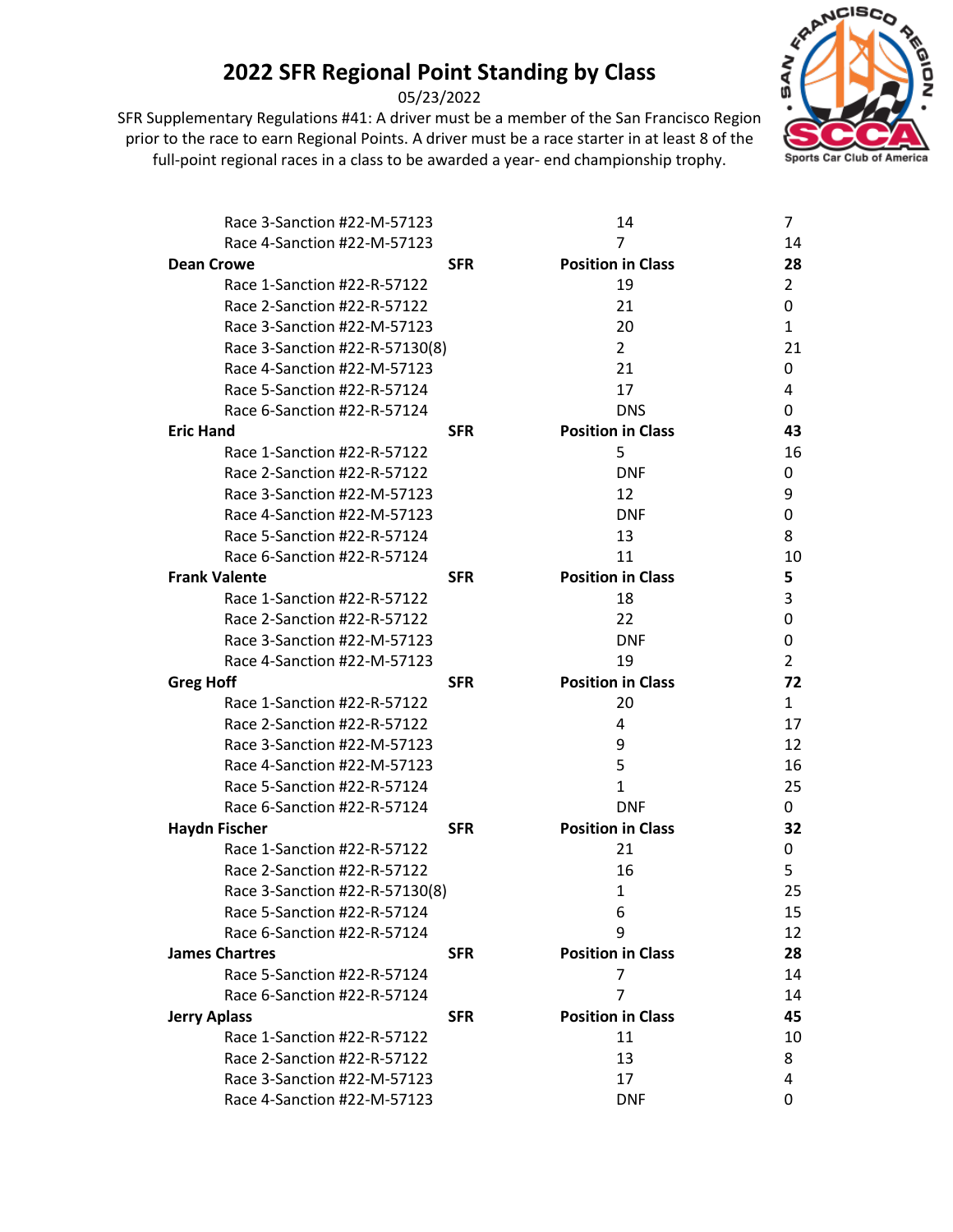05/23/2022



| Race 5-Sanction #22-R-57124 |            | 11                       | 10             |
|-----------------------------|------------|--------------------------|----------------|
| Race 6-Sanction #22-R-57124 |            | 8                        | 13             |
| <b>Jesse Babbitz</b>        | <b>SFR</b> | <b>Position in Class</b> | 10             |
| Race 5-Sanction #22-R-57124 |            | 16                       | 5              |
| Race 6-Sanction #22-R-57124 |            | 16                       | 5              |
| <b>Jim Ricketts</b>         | <b>SFR</b> | <b>Position in Class</b> | 10             |
| Race 1-Sanction #22-R-57122 |            | 13                       | 8              |
| Race 2-Sanction #22-R-57122 |            | <b>DNF</b>               | 0              |
| Race 5-Sanction #22-R-57124 |            | <b>DNS</b>               | 0              |
| Race 6-Sanction #22-R-57124 |            | 19                       | 2              |
| <b>John Black</b>           | <b>SFR</b> | <b>Position in Class</b> | 50             |
| Race 3-Sanction #22-M-57123 |            | $\mathbf{1}$             | 25             |
| Race 4-Sanction #22-M-57123 |            | 1                        | 25             |
| <b>John Sollner</b>         | <b>SFR</b> | <b>Position in Class</b> | 38             |
| Race 1-Sanction #22-R-57122 |            | 15                       | 6              |
| Race 2-Sanction #22-R-57122 |            | 12                       | 9              |
| Race 3-Sanction #22-M-57123 |            | 19                       | 2              |
| Race 4-Sanction #22-M-57123 |            | 14                       | 7              |
| Race 5-Sanction #22-R-57124 |            | 14                       | 7              |
| Race 6-Sanction #22-R-57124 |            | 14                       | 7              |
| <b>Justin Meretab</b>       | <b>SFR</b> | <b>Position in Class</b> | 29             |
| Race 1-Sanction #22-R-57122 |            | 7                        | 14             |
| Race 2-Sanction #22-R-57122 |            | 6                        | 15             |
| <b>Ken Woolley</b>          | <b>SFR</b> | <b>Position in Class</b> | 0              |
| Race 5-Sanction #22-R-57124 |            | <b>DNS</b>               | 0              |
| Race 6-Sanction #22-R-57124 |            | <b>DNS</b>               | 0              |
| <b>Kevin O'Connor</b>       | <b>SFR</b> | <b>Position in Class</b> | 8              |
| Race 5-Sanction #22-R-57124 |            | 19                       | 2              |
| Race 6-Sanction #22-R-57124 |            | 15                       | 6              |
| <b>Michael Boyle</b>        | <b>SFR</b> | <b>Position in Class</b> | 6              |
| Race 3-Sanction #22-M-57123 |            | 15                       | 6              |
| Race 4-Sanction #22-M-57123 |            | 22                       | 0              |
| <b>Michael McGarry</b>      | <b>SFR</b> | <b>Position in Class</b> | 14             |
| Race 1-Sanction #22-R-57122 |            | 14                       | $\overline{7}$ |
| Race 2-Sanction #22-R-57122 |            | 14                       | 7              |
| <b>Michael Woolley</b>      | <b>SFR</b> | <b>Position in Class</b> | 61             |
| Race 1-Sanction #22-R-57122 |            | <b>DNF</b>               | 0              |
| Race 2-Sanction #22-R-57122 |            | 8                        | 13             |
| Race 3-Sanction #22-M-57123 |            | <b>DNF</b>               | 0              |
| Race 4-Sanction #22-M-57123 |            | 8                        | 13             |
| Race 5-Sanction #22-R-57124 |            | 4                        | 17             |
| Race 6-Sanction #22-R-57124 |            | 3                        | 18             |
| <b>Neal Wiebmer</b>         | <b>SFR</b> | <b>Position in Class</b> | 18             |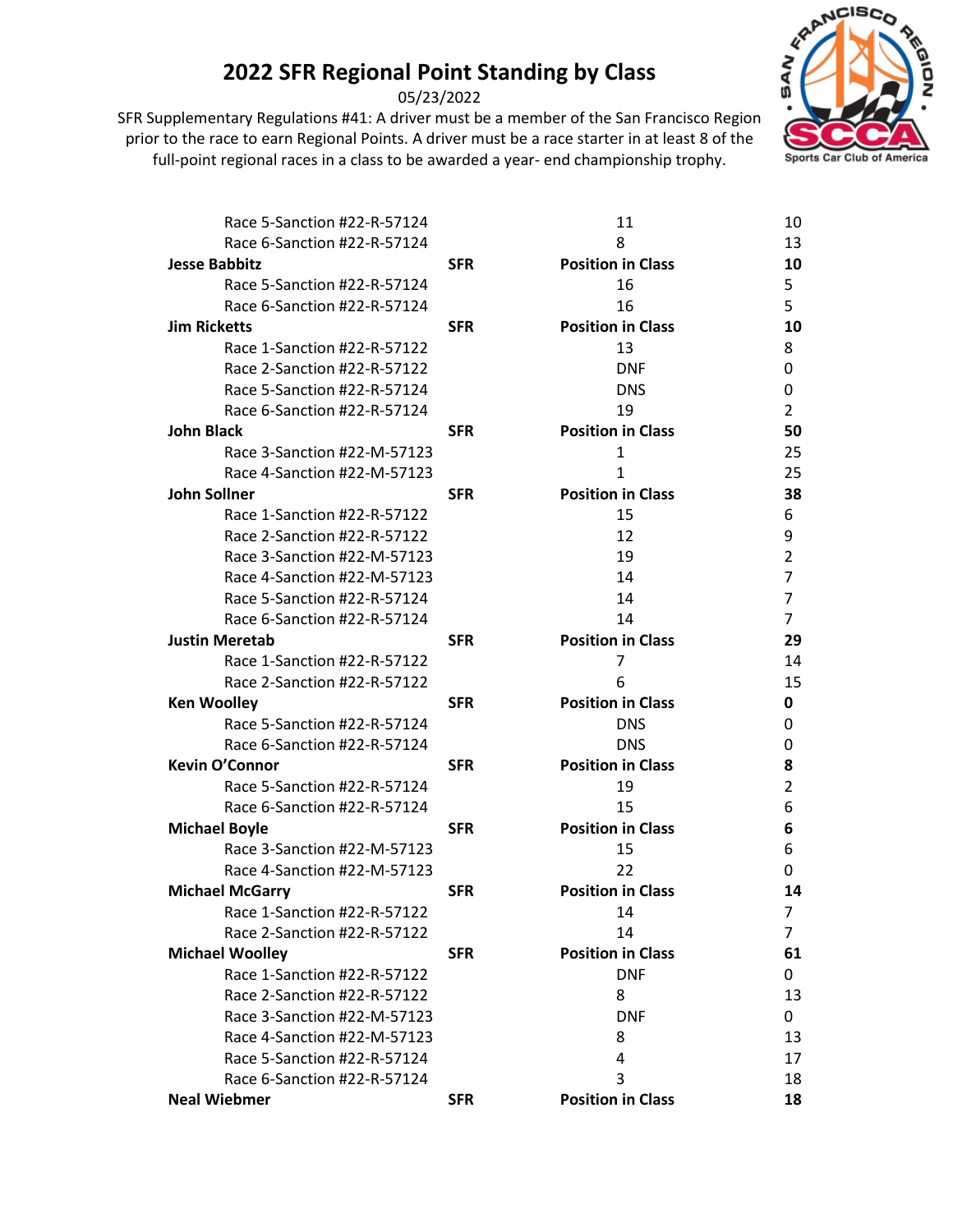05/23/2022



| Race 3-Sanction #22-M-57123    |            | 3                        | 18 |
|--------------------------------|------------|--------------------------|----|
| <b>Nevin Spieker</b>           | <b>SFR</b> | <b>Position in Class</b> | 24 |
| Race 1-Sanction #22-R-57122    |            | 8                        | 13 |
| Race 2-Sanction #22-R-57122    |            | 10                       | 11 |
| Noah Hambayi                   | <b>SFR</b> | <b>Position in Class</b> | 0  |
| Race 3-Sanction #22-M-57123    |            | <b>DNS</b>               | 0  |
| Race 4-Sanction #22-M-57123    |            | 23                       | 0  |
| <b>Paul Luca</b>               | <b>SFR</b> | <b>Position in Class</b> | 45 |
| Race 1-Sanction #22-R-57122    |            | 10                       | 11 |
| Race 2-Sanction #22-R-57122    |            | 15                       | 6  |
| Race 3-Sanction #22-M-57123    |            | 18                       | 3  |
| Race 4-Sanction #22-M-57123    |            | 16                       | 5  |
| Race 5-Sanction #22-R-57124    |            | 10                       | 11 |
| Race 6-Sanction #22-R-57124    |            | 12                       | 9  |
| <b>Paul Mantiply</b>           | <b>SFR</b> | <b>Position in Class</b> | 1  |
| Race 2-Sanction #22-R-57122    |            | 20                       | 1  |
| <b>Robert Sachs</b>            | <b>SFR</b> | <b>Position in Class</b> | 91 |
| Race 1-Sanction #22-R-57122    |            | 3                        | 18 |
| Race 2-Sanction #22-R-57122    |            | 5                        | 16 |
| Race 3-Sanction #22-M-57123    |            | 13                       | 8  |
| Race 3-Sanction #22-R-57130(8) |            | <b>DNS</b>               | 0  |
| Race 4-Sanction #22-M-57123    |            | 18                       | 3  |
| Race 5-Sanction #22-R-57124    |            | $\overline{2}$           | 21 |
| Race 6-Sanction #22-R-57124    |            | $\mathbf{1}$             | 25 |
| <b>Sam Bhaumik</b>             | <b>SFR</b> | <b>Position in Class</b> | 7  |
| Race 1-Sanction #22-R-57122    |            | 16                       | 5  |
| Race 2-Sanction #22-R-57122    |            | 19                       | 2  |
| Sean O'Boyle                   | <b>SFR</b> | <b>Position in Class</b> | 63 |
| Race 1-Sanction #22-R-57122    |            | <b>DNF</b>               | 0  |
| Race 2-Sanction #22-R-57122    |            | $\overline{7}$           | 14 |
| Race 3-Sanction #22-M-57123    |            | 10                       | 11 |
| Race 4-Sanction #22-M-57123    |            | 10                       | 11 |
| Race 5-Sanction #22-R-57124    |            | 9                        | 12 |
| Race 6-Sanction #22-R-57124    |            | 6                        | 15 |
| <b>Sean Saint</b>              | <b>SFR</b> | <b>Position in Class</b> | 4  |
| Race 2-Sanction #22-R-57122    |            | 17                       | 4  |
| <b>Sean Sorrell</b>            | <b>SFR</b> | <b>Position in Class</b> | 13 |
| Race 1-Sanction #22-R-57122    |            | 12                       | 9  |
| Race 2-Sanction #22-R-57122    |            | 18                       | 3  |
| Race 3-Sanction #22-M-57123    |            | <b>DNF</b>               | 0  |
| Race 4-Sanction #22-M-57123    |            | 20                       | 1  |
| <b>Steven Angus</b>            | <b>SFR</b> | <b>Position in Class</b> | 5  |
| Race 5-Sanction #22-R-57124    |            | 20                       | 1  |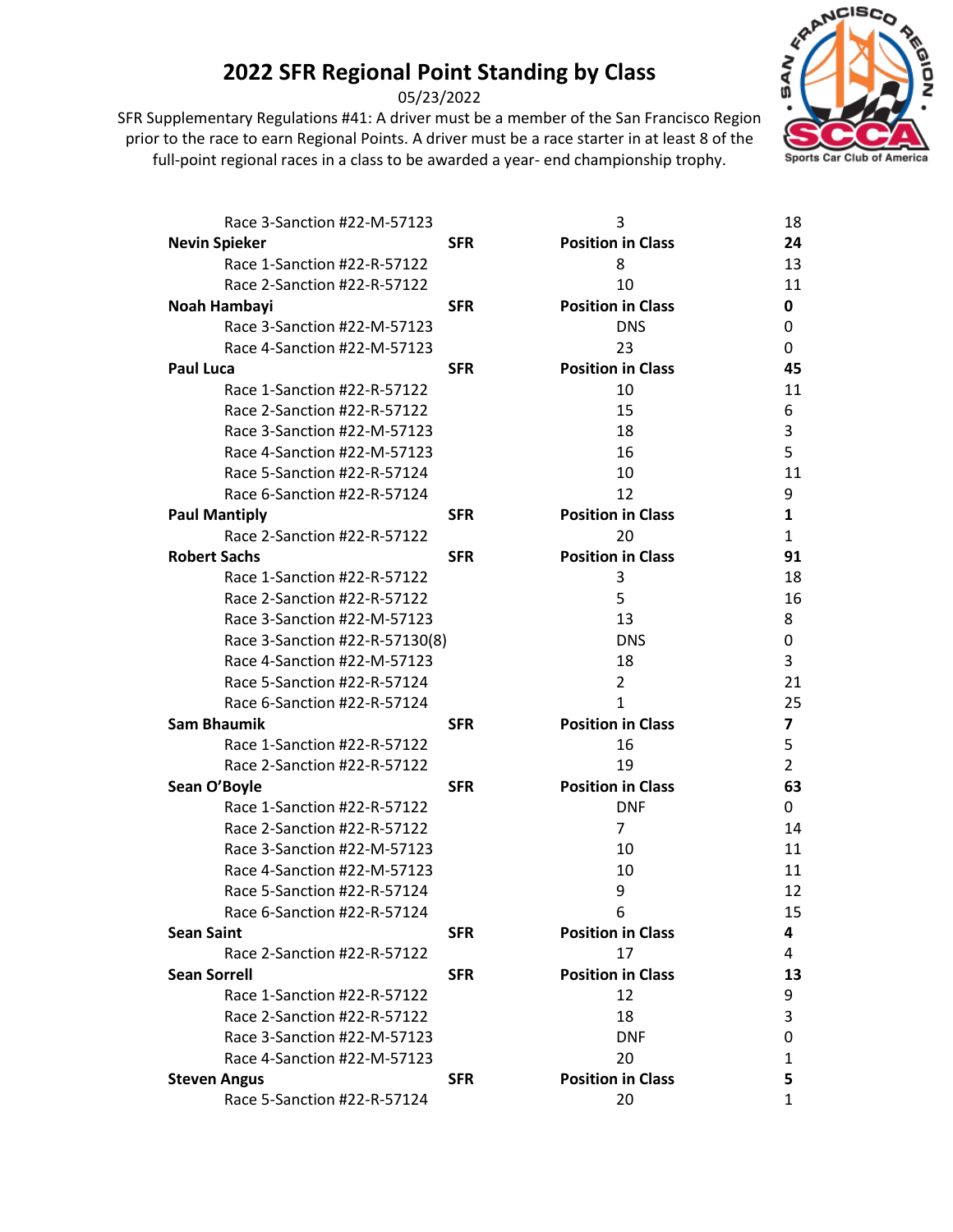05/23/2022



|                  | Race 6-Sanction #22-R-57124                                |            | 17                       | 4        |
|------------------|------------------------------------------------------------|------------|--------------------------|----------|
|                  | Tao Takaoka                                                | <b>SFR</b> | <b>Position in Class</b> | 29       |
|                  | Race 5-Sanction #22-R-57124                                |            | 8                        | 13       |
|                  | Race 6-Sanction #22-R-57124                                |            | 5                        | 16       |
|                  | <b>Tom Fischer</b>                                         | <b>SFR</b> | <b>Position in Class</b> | 28       |
|                  | Race 1-Sanction #22-R-57122                                |            | 17                       | 4        |
|                  | Race 2-Sanction #22-R-57122                                |            | 23                       | 0        |
|                  | Race 3-Sanction #22-R-57130(8)                             |            | 3                        | 18       |
|                  | Race 5-Sanction #22-R-57124                                |            | 18                       | 3        |
|                  | Race 6-Sanction #22-R-57124                                |            | 18                       | 3        |
|                  | <b>Umberto Milletti</b>                                    | <b>SFR</b> | <b>Position in Class</b> | 86       |
|                  | Race 1-Sanction #22-R-57122                                |            | 1                        | 25       |
|                  | Race 2-Sanction #22-R-57122                                |            | 1                        | 25       |
|                  | Race 3-Sanction #22-M-57123                                |            | 6                        | 15       |
|                  | Race 4-Sanction #22-M-57123                                |            | $\overline{2}$           | 21       |
| <b>SS</b>        |                                                            |            |                          |          |
| SSC <sub>5</sub> |                                                            |            |                          |          |
|                  | <b>Tim Sullivan</b>                                        | <b>SFR</b> | <b>Position in Class</b> | 50       |
|                  | Race 1-Sanction #22-R-57122                                |            | 1                        | 25       |
|                  | Race 3-Sanction #22-R-57130(8)                             |            | 1                        | 25       |
| <b>SSM</b>       |                                                            |            |                          |          |
|                  | <b>Aaron Garfinkel</b>                                     | <b>SFR</b> | <b>Position in Class</b> | 38       |
|                  | Race 1-Sanction #22-R-57122                                |            | <b>DNF</b>               | 0        |
|                  | Race 2-Sanction #22-R-57122                                |            | 2                        | 21       |
|                  | Race 3-Sanction #22-M-57123                                |            | <b>DNF</b>               | 0        |
|                  | Race 4-Sanction #22-M-57123                                |            | 4                        | 17       |
|                  | <b>Andrew Wozencroft</b>                                   | <b>SFR</b> | <b>Position in Class</b> | 16       |
|                  | Race 1-Sanction #22-R-57122                                |            | <b>DNF</b>               | 0        |
|                  | Race 2-Sanction #22-R-57122                                |            | 5                        | 16       |
|                  | <b>David Samuel</b>                                        | <b>SFR</b> | <b>Position in Class</b> | 59       |
|                  | Race 1-Sanction #22-R-57122                                |            | 6                        | 15       |
|                  | Race 2-Sanction #22-R-57122                                |            | 8                        | 13       |
|                  |                                                            |            |                          |          |
|                  | Race 3-Sanction #22-M-57123                                |            | 4                        | 17       |
|                  | Race 4-Sanction #22-M-57123                                |            | 7                        | 14       |
|                  | <b>Douglas Alvis</b>                                       | <b>SFR</b> | <b>Position in Class</b> | 80       |
|                  | Race 3-Sanction #22-M-57123                                |            | 3                        | 18       |
|                  | Race 4-Sanction #22-M-57123                                |            | 5                        | 16       |
|                  | Race 5-Sanction #22-R-57124                                |            | $\overline{2}$           | 21       |
|                  | Race 5-Sanction #22-R-57124                                |            | $\mathbf{1}$             | 25       |
|                  | <b>Greg Powell</b>                                         | <b>SFR</b> | <b>Position in Class</b> | 32       |
|                  | Race 1-Sanction #22-R-57122<br>Race 2-Sanction #22-R-57122 |            | 4<br>6                   | 17<br>15 |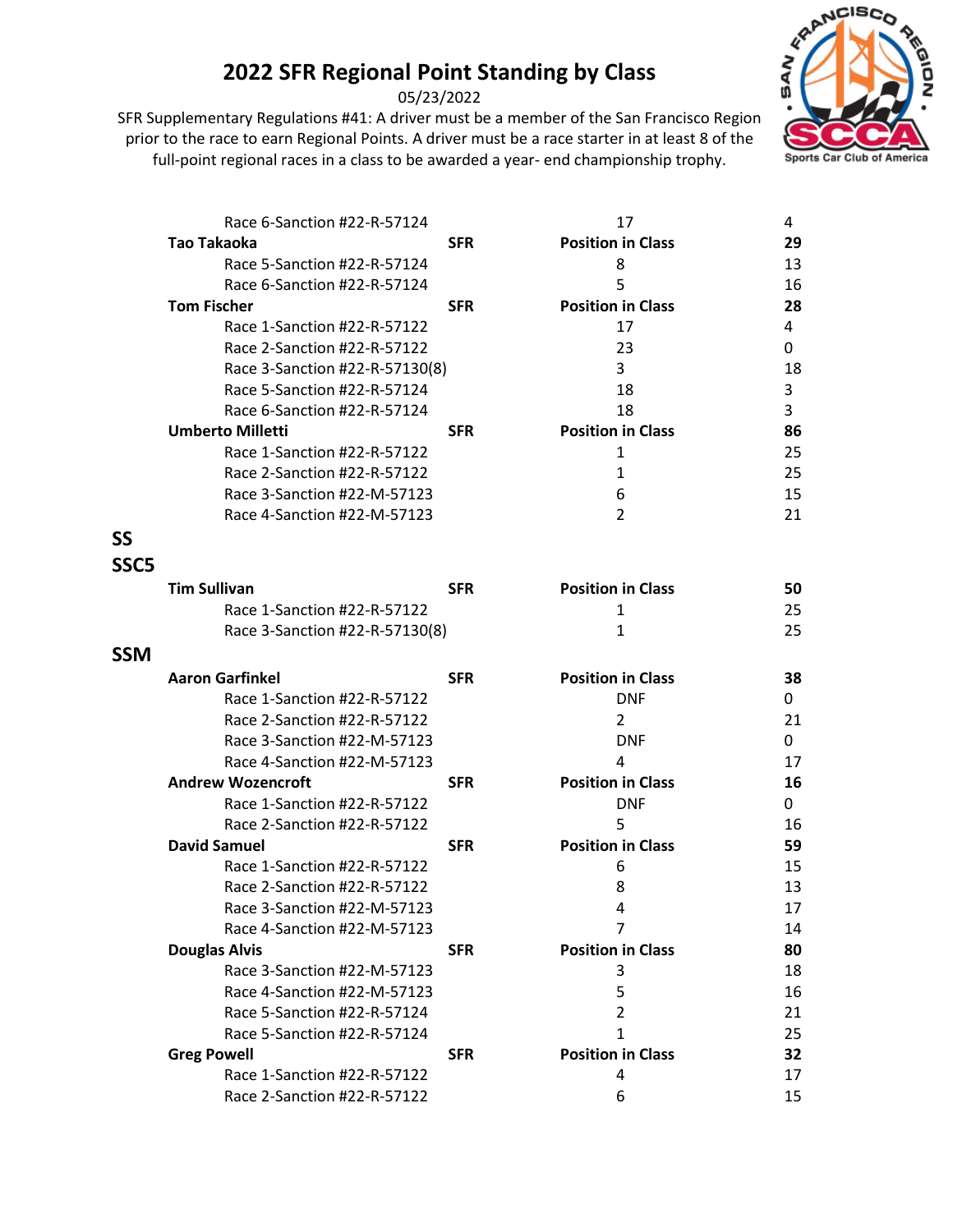05/23/2022



|            | <b>Mark Means</b>              | <b>SFR</b> | <b>Position in Class</b> | 18  |
|------------|--------------------------------|------------|--------------------------|-----|
|            | Race 4-Sanction #22-M-57123    |            | 3                        | 18  |
|            | <b>Mark Wiseberg</b>           | <b>SFR</b> | <b>Position in Class</b> | 41  |
|            | Race 3-Sanction #22-M-57123    |            | 5                        | 16  |
|            | Race 4-Sanction #22-M-57123    |            | 1                        | 25  |
|            | <b>Matthew Wyatt</b>           | <b>SFR</b> | <b>Position in Class</b> | 121 |
|            | Race 1-Sanction #22-R-57122    |            | 2                        | 21  |
|            | Race 2-Sanction #22-R-57122    |            | 3                        | 18  |
|            | Race 3-Sanction #22-M-57123    |            | $\mathbf{1}$             | 25  |
|            | Race 4-Sanction #22-M-57123    |            | $\overline{2}$           | 21  |
|            | Race 5-Sanction #22-R-57124    |            | 1                        | 25  |
|            | Race 6-Sanction #22-R-57124    |            | $\overline{2}$           | 21  |
|            | <b>Nuno Goncalves Pedro</b>    | <b>SFR</b> | <b>Position in Class</b> | 47  |
|            | Race 1-Sanction #22-R-57122    |            | 5                        | 16  |
|            | Race 2-Sanction #22-R-57122    |            | $\overline{7}$           | 14  |
|            | Race 5-Sanction #22-R-57124    |            | 4                        | 17  |
|            | Race 5-Sanction #22-R-57124    |            | <b>DNF</b>               | 0   |
|            | <b>Scott Story</b>             | <b>SFR</b> | <b>Position in Class</b> | 36  |
|            | Race 3-Sanction #22-M-57123    |            | $\overline{2}$           | 21  |
|            | Race 4-Sanction #22-M-57123    |            | 6                        | 15  |
|            | <b>Steve Borlik</b>            | <b>SFR</b> | <b>Position in Class</b> | 50  |
|            | Race 1-Sanction #22-R-57122    |            | 1                        | 25  |
|            | Race 2-Sanction #22-R-57122    |            | 1                        | 25  |
|            | <b>Steve Whitaker</b>          | <b>SFR</b> | <b>Position in Class</b> | 36  |
|            | Race 5-Sanction #22-R-57124    |            | 3                        | 18  |
|            | Race 6-Sanction #22-R-57124    |            | 3                        | 18  |
|            | Taz Oka                        | <b>SFR</b> | <b>Position in Class</b> | 35  |
|            | Race 1-Sanction #22-R-57122    |            | 3                        | 18  |
|            | Race 2-Sanction #22-R-57122    |            | 4                        | 17  |
| <b>STL</b> |                                |            |                          |     |
|            | <b>Michael Whelden</b>         | <b>SFR</b> | <b>Position in Class</b> | 25  |
|            | Race 3-Sanction #22-M-57123    |            | 1                        | 25  |
|            | Race 4-Sanction #22-M-57123    |            | <b>DNF</b>               | 0   |
|            | <b>Joe Schubert</b>            | <b>SFR</b> | <b>Position in Class</b> | 39  |
|            | Race 3-Sanction #22-M-57123    |            | 3                        | 18  |
|            | Race 4-Sanction #22-M-57123    |            | $\overline{2}$           | 21  |
|            | <b>Travis Otani</b>            | <b>SFR</b> | <b>Position in Class</b> | 25  |
|            | Race 3-Sanction #22-R-57130(8) |            | 1                        | 25  |
| <b>STU</b> |                                |            |                          |     |
|            | <b>Nathan Pope</b>             | <b>SFR</b> | <b>Position in Class</b> | 46  |
|            | Race 3-Sanction #22-M-57123    |            | 2                        | 21  |
|            | Race 4-Sanction #22-M-57123    |            | 1                        | 25  |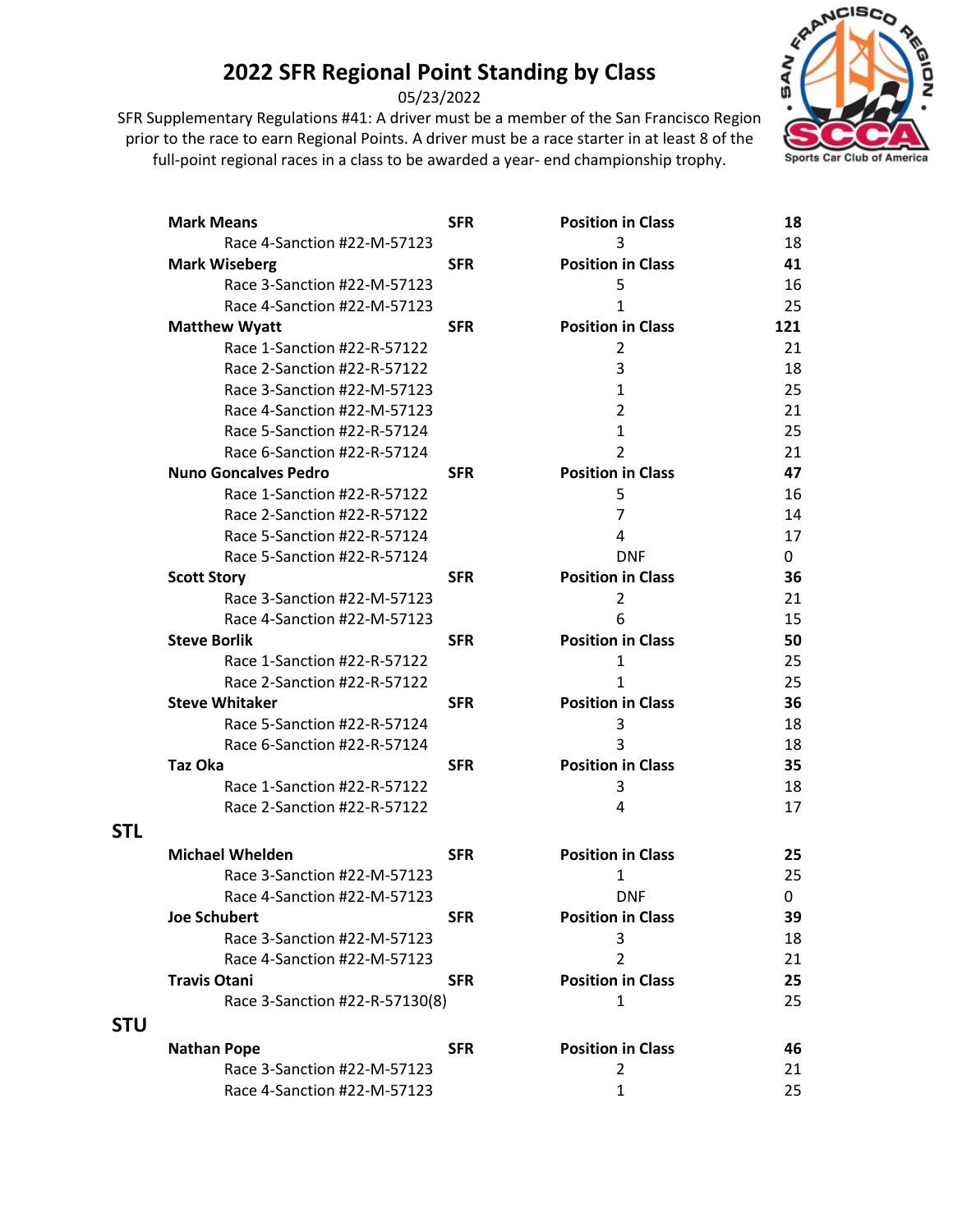05/23/2022

SFR Supplementary Regulations #41: A driver must be a member of the San Francisco Region prior to the race to earn Regional Points. A driver must be a race starter in at least 8 of the full-point regional races in a class to be awarded a year- end championship trophy.



|                | <b>Seth Huntley</b>         | <b>SFR</b> | <b>Position in Class</b> | 25  |
|----------------|-----------------------------|------------|--------------------------|-----|
|                | Race 3-Sanction #22-M-57123 |            | 1                        | 25  |
|                | Race 4-Sanction #22-M-57123 |            | <b>DNF</b>               | 0   |
|                | <b>Wilson Powell</b>        | <b>SFR</b> | <b>Position in Class</b> | 60  |
|                | Race 1-Sanction #22-R-57122 |            | 1                        | 25  |
|                | Race 2-Sanction #22-R-57122 |            | 1                        | 25  |
|                | Race 3-Sanction #22-M-57123 |            | 4                        | 17  |
|                | Race 4-Sanction #22-M-57123 |            | 3                        | 18  |
| T1             |                             |            |                          |     |
|                | <b>Clark Nunes</b>          | <b>SFR</b> | <b>Position in Class</b> | 111 |
|                | Race 1-Sanction #22-R-57122 |            | 1                        | 25  |
|                | Race 2-Sanction #22-R-57122 |            | $\mathbf{1}$             | 25  |
|                | Race 3-Sanction #22-M-57123 |            | 1                        | 25  |
|                | Race 4-Sanction #22-M-57123 |            | <b>DNS</b>               | 0   |
|                | Race 5-Sanction #22-R-57124 |            | 3                        | 18  |
|                | Race 6-Sanction #22-R-57124 |            | 3                        | 18  |
|                | <b>Don Van Nortwick</b>     | <b>SFR</b> | <b>Position in Class</b> | 42  |
|                | Race 1-Sanction #22-R-57122 |            | $\overline{2}$           | 21  |
|                | Race 2-Sanction #22-R-57122 |            | $\overline{2}$           | 21  |
|                | Ian Barberi                 | <b>SFR</b> | <b>Position in Class</b> | 42  |
|                | Race 5-Sanction #22-R-57124 |            | 2                        | 21  |
|                | Race 6-Sanction #22-R-57124 |            | $\overline{2}$           | 21  |
|                | Igor Gandzjuk               | <b>SFR</b> | <b>Position in Class</b> | 17  |
|                | Race 5-Sanction #22-R-57124 |            | 4                        | 17  |
|                | Race 6-Sanction #22-R-57124 |            | <b>DNS</b>               | 0   |
|                | <b>Tim Sullivan</b>         | <b>SFR</b> | <b>Position in Class</b> | 64  |
|                | Race 1-Sanction #22-R-57122 |            | 3                        | 18  |
|                | Race 3-Sanction #22-M-57123 |            | $\overline{2}$           | 21  |
|                | Race 4-Sanction #22-M-57123 |            | $\mathbf{1}$             | 25  |
|                | Race 5-Sanction #22-R-57124 |            | <b>DNS</b>               | 0   |
|                | Race 6-Sanction #22-R-57124 |            | <b>DNS</b>               | 0   |
|                | <b>Tristan Littlehale</b>   | <b>SFR</b> | <b>Position in Class</b> | 50  |
|                | Race 5-Sanction #22-R-57124 |            | $\mathbf{1}$             | 25  |
|                | Race 6-Sanction #22-R-57124 |            | 1                        | 25  |
| T <sub>2</sub> |                             |            |                          |     |
| T <sub>3</sub> |                             |            |                          |     |
|                | <b>Kris Foster</b>          | <b>SFR</b> | <b>Position in Class</b> | 50  |
|                | Race 5-Sanction #22-R-57124 |            | 1                        | 25  |
|                | Race 6-Sanction #22-R-57124 |            | 1                        | 25  |
|                | <b>Thomas Mak</b>           | <b>SFR</b> | <b>Position in Class</b> | 50  |
|                | Race 1-Sanction #22-R-57122 |            | 1                        | 25  |
|                | Race 2-Sanction #22-R-57122 |            | 1                        | 25  |
|                |                             |            |                          |     |